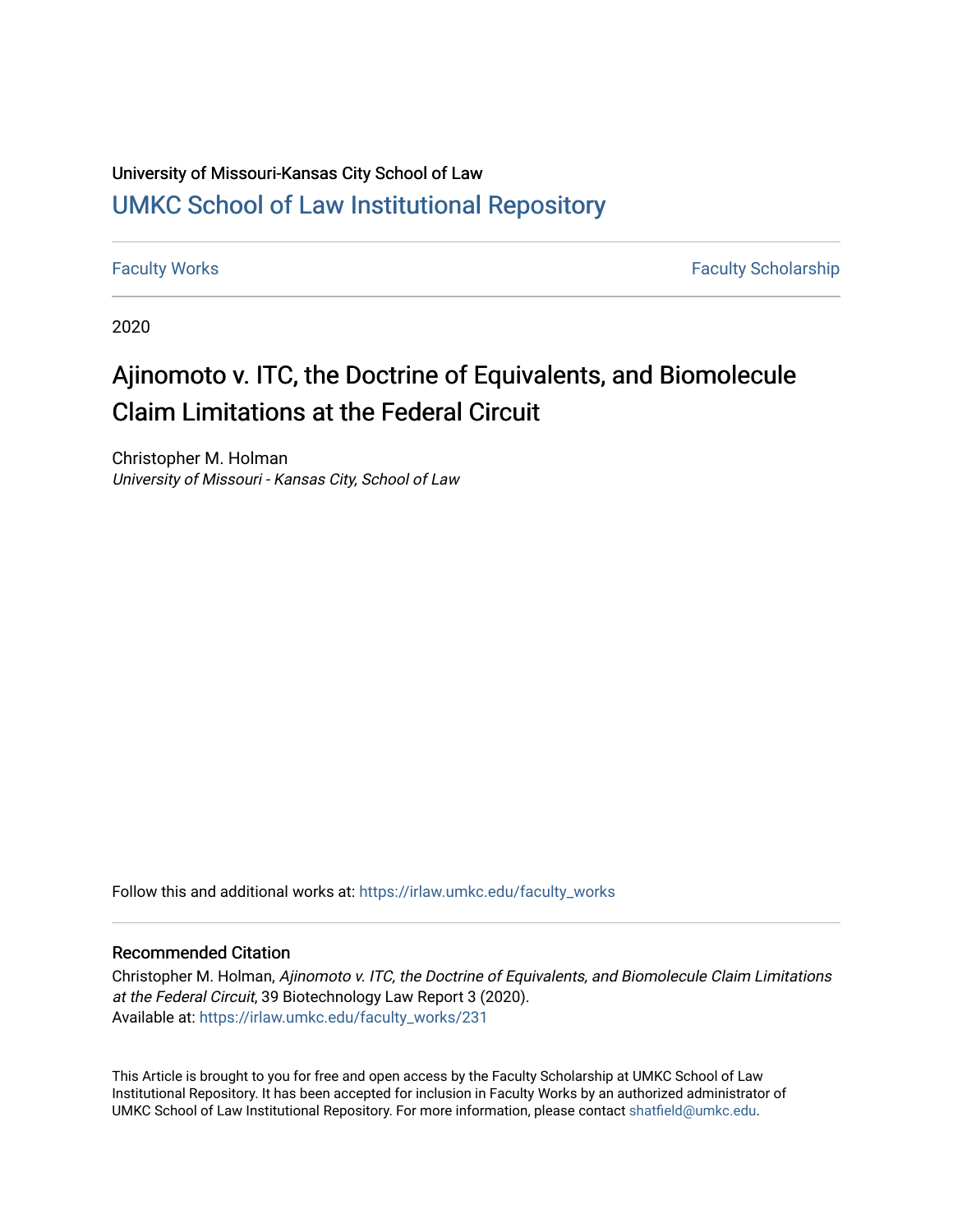### *Ajinomoto v. ITC*, the Doctrine of Equivalents, and Biomolecule Claim Limitations at the Federal Circuit

Christopher M. Holman[∗](#page-1-0)

#### **ABSTRACT**

The doctrine of equivalents (DOE) allows a court to hold an accused infringer liable for patent infringement in spite of the fact that the accused product (or process) does not fall within the literal scope of the asserted patent claim(s). Prosecution history estoppel (PHE), which can be triggered by a narrowing amendment of a patent claim during patent prosecution, or by arguments made during prosecution, imposes significant constraints on the ability of a patentee to assert the DOE. The 1990s and early 2000's saw a proliferation of legal commentary postulating that the DOE would play an important role in protecting inventions arising out of biotechnology, particularly biomolecules (i.e., proteins and DNA/polynucleotides), and stressing the need for biotechnology patentees to avoid amendments or arguments during patent prosecution that might trigger PHE. In fact, however, prior to 2019 the Federal Circuit does not appear to have issued an opinion finding infringement under the DOE in a case in which the relevant claim limitation recites a biomolecule. It finally happened in Ajinomoto Co. v. Int'l Trade Comm'n, with a divided panel of the Federal Circuit holding that a claim limitation reciting a DNA sequence, defined in terms of the amino acid sequence of a protein encoded by the sequence, was infringed under the DOE by a DNA sequence encoding a protein having a different (but similar) amino acid sequence and equivalent function. This article begins with a brief overview of the DOE and PHE, and explains why DOE was at one time seen as particularly critical for the enforcement of patent claims reciting biomolecules. It then summarizes and analyzes the results of a Westlaw search designed to identify any and all Federal Circuit decisions applying the DOE and/or PHE to a claim limitation reciting a biomolecule, including the court's most recent decision Ajinomoto.

 $\overline{a}$ 

<span id="page-1-0"></span><sup>∗</sup> Christopher M. Holman, Professor of Law, University of Missouri-Kansas City School of Law; Senior Scholar, Center for the Protection of Intellectual Property, Antonin Scalia Law School, George Mason University; and Executive Editor, Biotechnology Law Report.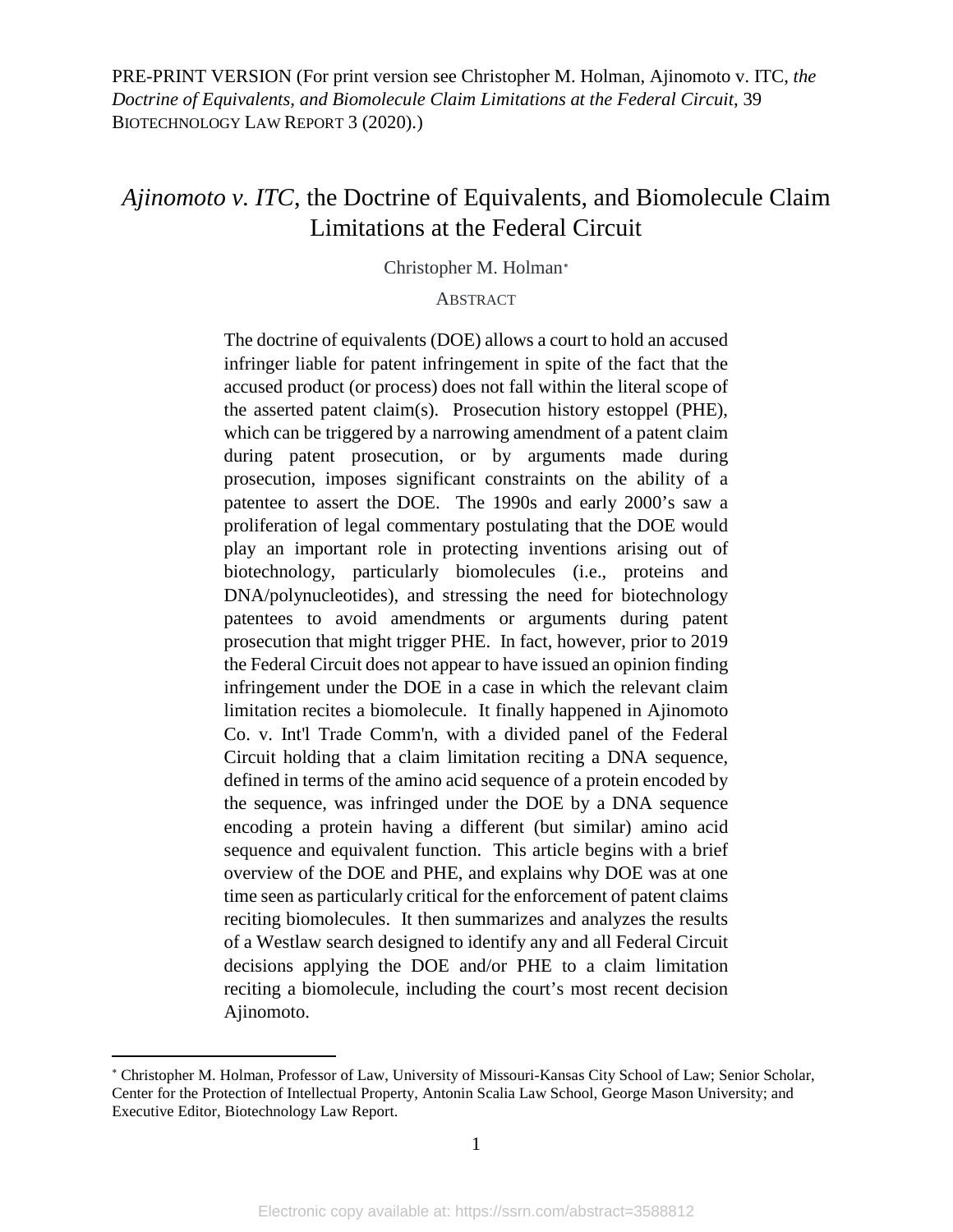The doctrine of equivalents (DOE) allows a court to hold an accused infringer liable for patent infringement in spite of the fact that the accused product (or process) does not fall within the literal scope of the asserted patent claim(s). In the United States, the DOE is judge-made law, rooted in principles of equity and tracing its origins to Supreme Court decisions dating back to the mid-19th century. The 1990s and early 2000's saw a dramatic uptick in interest in the DOE, prompted at least in part by two Supreme Court decisions and an en banc Federal Circuit decision specifically addressing the DOE, and more particularly prosecution history estoppel (PHE), a doctrine that imposes significant constraints on the ability of a patentee to assert the DOE, and which can be triggered by a narrowing amendment of a patent claim during patent prosecution, or by arguments made during prosecution.<sup>[1](#page-2-0)</sup> This interest in the DOE manifested itself in a proliferation of law review articles and other legal commentary specifically addressing the application of the DOE and PHE to biomolecules (i.e., proteins and DNA/polynucleotides) and other inventions arising out of biotechnology.

A recurring theme in this commentary is an assumption that claim limitations reciting a protein or polynucleotide are particularly vulnerable to circumvention through the substitution of molecule having a different amino acid or nucleotide sequence, but that allows for substantially the same function as the biomolecule recited in the claim. Given this potential vulnerability to circumvention, the DOE was seen as important means whereby a biotechnology patentee might be able to achieve an adequate scope of protection for claims reciting a specific biomolecule as a significant claim limitation. PHE was something to be avoided if at all possible, on the assumption that the enforceability of biotechnology patent claim would be substantially impaired if the patentee were limited to the literal scope of the claim, with no opportunity to invoke the DOE in order to expand the effective scope of the claim to encompass functionally equivalent variants.

Perhaps somewhat surprisingly, given the crucial role many commentators attributed to the DOE in the context of biomolecule claim limitations, prior to 2019 the Federal Circuit does not appear to have issued an opinion finding infringement under the DOE in a case in which the relevant claim limitation recites a biomolecule. It finally happened in 2019, however, in the case of *Ajinomoto Co. v. Int'l Trade Comm'n*, with a divided panel of the Federal Circuit holding that a claim limitation reciting a DNA sequence, defined in terms of the amino acid sequence of a protein encoded by the sequence, was infringed under the DOE by a DNA sequence encoding a protein having a different (but similar) amino acid sequence and equivalent function.<sup>[2](#page-2-1)</sup>

In preparing this article, I performed a Westlaw search designed to identify any and all Federal Circuit decisions applying the doctrine of equivalents to a claim limitation reciting a

<span id="page-2-0"></span><sup>&</sup>lt;sup>1</sup> Warner-Jenkinson Co. v. Hilton Davis Chem. Co., 520 U.S. 17 (1997); Festo Corp. v. Shoketsu Kinzoku Kogyo Kabushiki Co., 535 U.S. 722 (2002); and Festo Corp. v. Shoketsu Kinzoku Kogyo Kabushiki Co., 234 F.3d 558 (Fed. Cir. 2000) vacated, 535 U.S. 722 (2002).

<span id="page-2-1"></span><sup>2</sup> Ajinomoto Co. v. Int'l Trade Comm'n, 932 F.3d 1342 (Fed. Cir. 2019).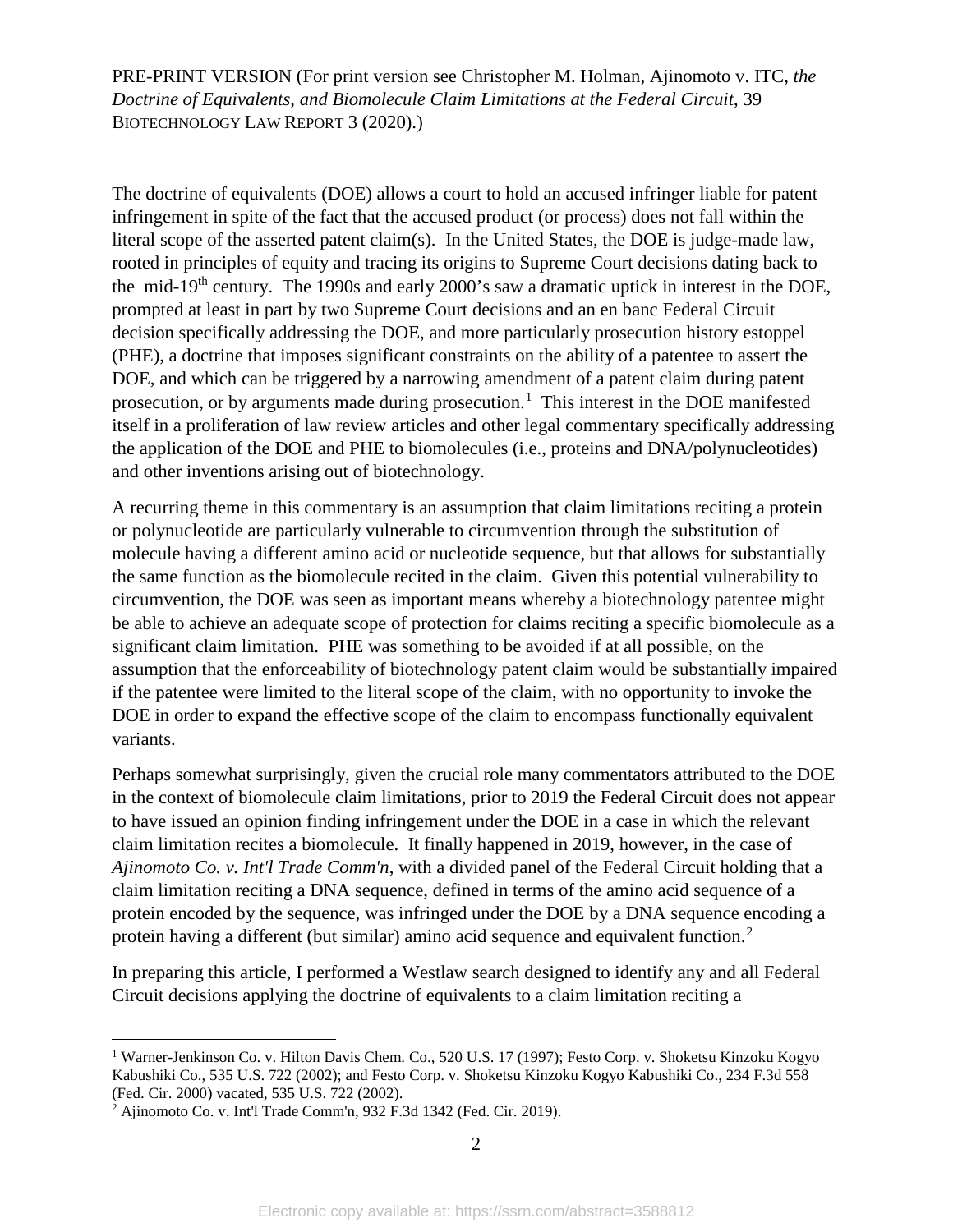biomolecule, i.e., either a protein or a polynucleotide.<sup>[3](#page-3-0)</sup> I was somewhat surprised at how few cases came up that met the criteria, eight in total pre-dating *Ajinomoto*, including three decisions in which the Federal Circuit found that the DOE was barred by PHE, and two in which the court reached a decision of no infringement under the DOE on the merits. I also found three cases in which a district court found noninfringement under the DOE (twice based on PHE, and once on the merits), and which on appeal were reversed or vacated by the Federal Circuit, but in which the Federal Circuit did not decide the issue of infringement under the DOE.

This article begins with a brief overview of the DOE and PHE, and then turns to a discussion as to why DOE was seen as particularly critical for the enforcement of patent claims reciting biomolecules. It then summarizes and analyzes the Federal Circuit decisions I found in my search that apply the DOE and/or PHE to a claim limitation reciting a biomolecule, concluding with the court's most recent decision *Ajinomoto*.

### I. Background on the DOE

The doctrine of equivalents allows a court to hold an accused infringer liable for patent infringement even though the accused product (or process) does not literally fall within the scope of the asserted patent claims. It has been described as "a judicial response to the practical reality that if a patent can be avoided by copying the claimed invention while making a minor, insubstantial change of just enough scope to take the copied matter outside of the literal boundaries of the claim, the right to exclude that the patent bestows will not be worth very much."[4](#page-3-1) In *Graver Tank & Mfg. Co. v. Linde Air Prods. Co,.* the Supreme Court encapsulated the policy underlying the DOE as "one may not practice a fraud on the patent."[5](#page-3-2)

The classic test for infringement under the doctrine of equivalents is the function-way-result (FWR), or tripartite test, which looks to whether an asserted equivalent "performs substantially the same function in substantially the same way to obtain the same result."[6](#page-3-3) Historically, the Federal Circuit seemed to view the FWR test as the sole test for equivalence under the DOE, but more recently the Federal Circuit has more often tended to treat the test as merely one way of determining the fundamental question of whether the differences between the claimed invention and the accused device are merely "insubstantial"?<sup>[7](#page-3-4)</sup>

<span id="page-3-0"></span><sup>&</sup>lt;sup>3</sup> In particular, in December, 2019 I performed the following search of all Court of Appeals of the Federal Circuit decisions in the Westlaw database: ("doctrine of equivalents" & (protein or antibody or DNA or gene or polynucleotide or nucleic)). The search yielded 109 decisions. I read enough of each decision to determine whether it met my criterion of applying the DOE and/or PHE to a biomolecule limitation, in a substantive manner. Most of the 109 decisions did not meet this criterion. All of the decisions that met the criterion are identified and discussed in this article.

<span id="page-3-1"></span><sup>4</sup> Janice Mueller, PATENT LAW, Fifth Ed. (2016, CCH Inc.) at 665.

<span id="page-3-2"></span><sup>5</sup> Graver Tank & Mfg. Co. v. Linde Air Prods. Co., 339 U.S. 605 (195).

<span id="page-3-3"></span><sup>6</sup> *Id.* at 608.

<span id="page-3-4"></span><sup>7</sup> Janice Mueller, PATENT LAW, Fifth Ed. (2016, CCH Inc.) at 671, citing Hilton Davis Chemical Co. v. Warner-Jenkinson Co., 62 F.3d 1512, 1517-18 (Fed. Cir. 1995)(en banc).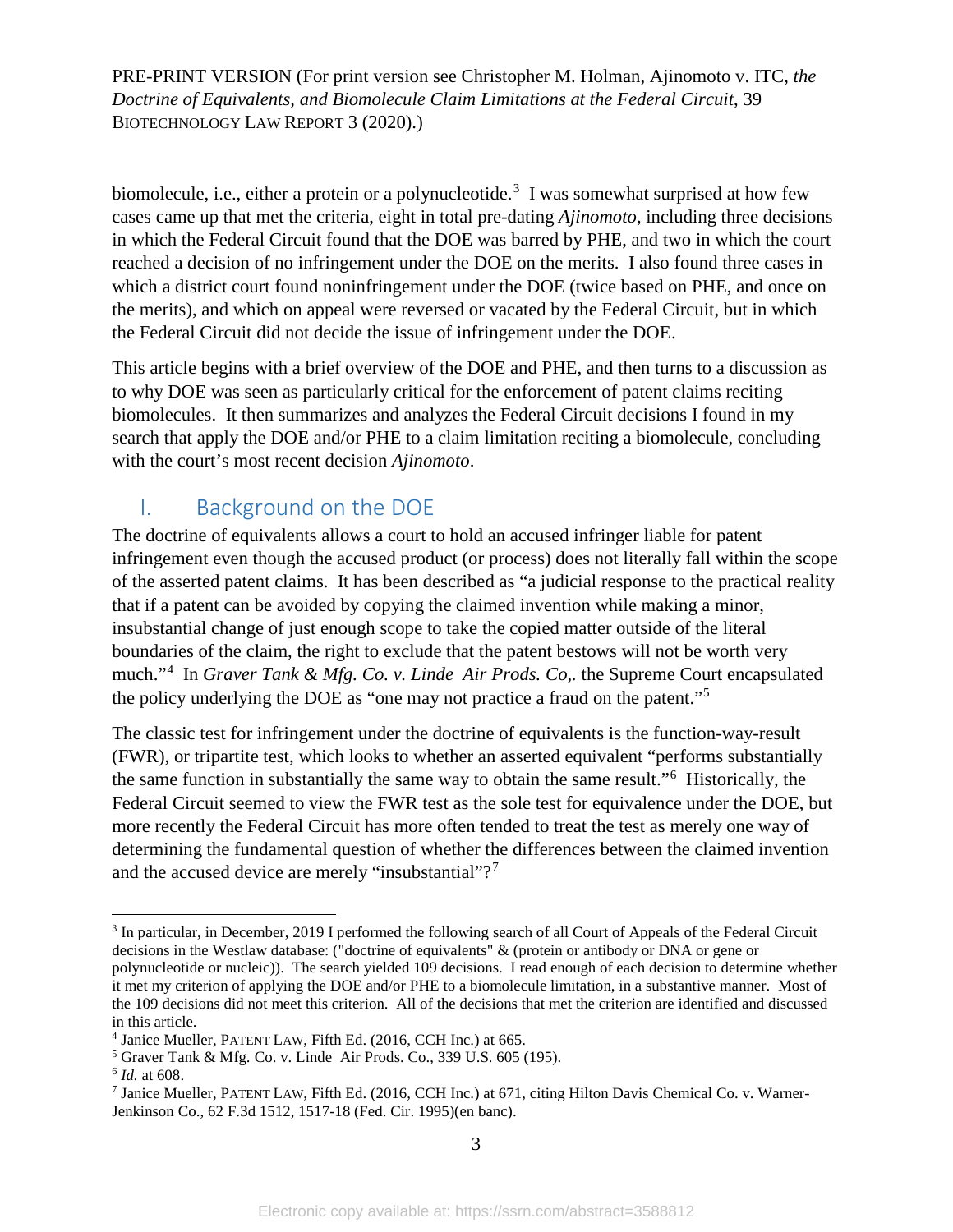The Supreme Court, while acknowledging the critical role that the DOE plays in preventing fraud on patents, has long voiced concern regarding the inherent tension between the DOE and the important role the literal language of patent claims plays in providing notice to third parties of the scope of a patentee's right to exclude. For that reason, the Court has imposed a variety of judicial constraints on the doctrine. In *Warner-Jenkinson Co. v. Hilton Davis Chem. Co.*, for example, the Supreme Court held that the DOE is to be applied on a claim limitation-by-limitation basis, rather than to the "invention as a whole."<sup>[8](#page-4-0)</sup> In other words, a finding of infringement under the DOE requires that each and every limitation recited in the claim be present in the accused product (or process), either literally or equivalently.

Perhaps the most notable limitation on the DOE is the doctrine of prosecution history estoppel (PHE), which limits the ability of a patentee to ensnare under the DOE any subject matter that is surrendered during prosecution in order to secure allowance of a patent claim. The PHE was the subject of a Supreme Court decision in 1997, *Warner-Jenkinson Co. v. Hilton Davis Chem. Co.*, in which the Court held that a narrowing amendment of a patent claim made during prosecution creates a rebuttable presumption that the amendment was made for reasons related to patentability, which if unrebutted, bars the application of the doctrine of equivalents as to that element of the claim. The Federal Circuit responded in 2000 with its controversial *en banc*  decision in *Festo Corp. v. Shoketsu Kinzoku Kogyo Kabushiki Co. (Festo I)*, in which the court held that no scope of equivalents survive for any claim limitation that was narrowed during patent prosecution for any reason related to patentability.<sup>[9](#page-4-1)</sup>

In 2002, in its landmark *Festo II* decision, the Supreme Court overturned *Festo I*, jettisoning its irrebuttable presumption that a narrowing amendment absolutely forfeited the DOE with respect to the amended claim limitation, and opting instead for a rebuttable presumption that a narrowing amendment made for reasons of patentability surrenders the particular equivalent in question.<sup>[10](#page-4-2)</sup> The presumption can be rebutted if the patentee can show that "at the time of the amendment one skilled in the art could not reasonably be expected to have drafted a claim that would have literally encompassed the alleged equivalent." *Festo II* identified three ways in which a patentee might make this showing, and thereby rebut the presumption that an amendment had resulted in the surrender of a particular equivalent. First, the patentee might show that the equivalent was "unforeseeable at the time of the application." Second, "the rationale underlying the amendment may bear no more than a tangential relation to the equivalent in question." Third, "there may be some other reason suggesting that the patentee could not reasonably be expected to have described the insubstantial substitute in question." These three exceptions to the application of PHE are often referred to as the "foreseeability," the "tangential relation," and the "some other reason" exceptions.

<span id="page-4-0"></span> <sup>8</sup> Warner-Jenkinson Co. v. Hilton Davis Chem. Co., 520 U.S. 17 (1997).

<span id="page-4-1"></span><sup>9</sup> Festo Corp. v. Shoketsu Kinzoku Kogyo Kabushiki Co., 234 F.3d 558 (Fed. Cir. 2000).

<span id="page-4-2"></span><sup>&</sup>lt;sup>10</sup> Festo Corp. v. Shoketsu Kinzoku Kogyo Kabushiki Co., 535 U.S. 722 (2002).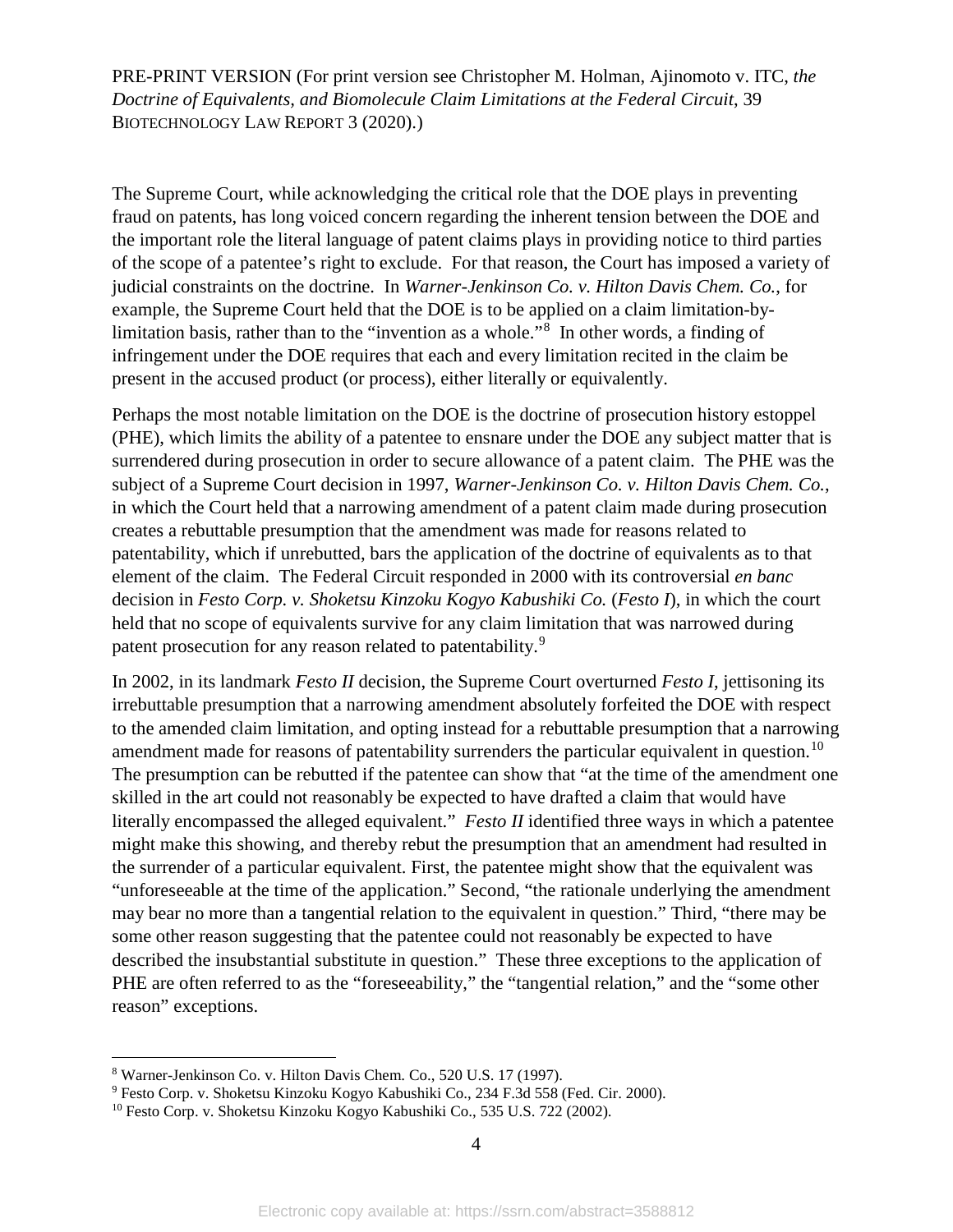### II. The DOE and Biomolecules

In the 1990s and early 2000's, a series of law review articles were published that focused specifically on the appropriate scope and application of the DOE with respect to claim limitations reciting a protein and polynucleotide.<sup>11</sup> The authors of these articles assumed that the DOE would play a critical role in the enforcement of patent claims reciting biomolecules. For example, in a 1991 article the author stated that "[b]iotechnology patent owners whose claims were drafted before the early 1980s need to assert the doctrine of equivalents because early claims usually were drafted narrowly."[12](#page-5-1) After *Festo II* was decided, an article was published voicing a concern that the decision had saddled patent applicants in the field of biotechnology with "an undue burden: to specifically claim every possible variant of a nucleotide or amino acid sequence or risk a finding in court that minor non-functional substitutions in the claimed sequence were foreseeable," and thus subject to PHE.<sup>[13](#page-5-2)</sup> The authors of this article, patent attorneys working in the field of biotechnology, advised applicants prosecuting biotechnology patents to employee various strategies for avoiding prosecution history estoppel (and thus maintaining access to the doctrine of equivalents), such as including claims of differing scope and language in their initial applications in order to minimize the effect of subsequent claim amendments, avoiding narrowing amendments if possible, and if narrowing amendments are unavoidable, then filing continuation applications to pursue broader claims later.

The assumption that the DOE would play a critical role in the enforcement of patent claims reciting biomolecules was grounded in a recognition that certain requirements of a valid patent claim render it difficult to secure literal patent coverage that is not susceptible to circumvention by altering the sequence of a claimed amino acid or nucleotide sequence.<sup>[14](#page-5-3)</sup> At the heart of this susceptibility to circumvention is the inherent redundancy in the relationship between structure and function in biomolecules. At the polynucleotide level, the redundancy of the genetic code and the possibility of silent codon substitutions allow for an astronomical number of different

<span id="page-5-0"></span> <sup>11</sup> See, e.g., Gregory B. Sephton, *Biotechnology: The Doctrine of Equivalents and Infringement of Patented Proteins*, 25 Suffolk U. L. Rev. 1035 (1991); Michael T. Siekman, *The Expanded Hypothetical Claim Test: A Better Test for Infringement for Biotechnology Patents under the Doctrine of Equivalents*, 2 B. U. J. Sci. & Tech. L. 52 (1996); Lawrence S. Graham, *Equitable Equivalents: Biotechnology and the Doctrine of Equivalents after Warner-Jenkinson Co. v. Hilton Davis Chemical Co*., 6 J.L. & Pol'y 741 (1998); Qing Lin, *A Proposed Test for Applying the Doctrine of Equivalents to Biotechnology Inventions: the Nonobviousness Test*, 74 Wash. L. Rev. 885 (1999); Edward R. Jr. Ergenzinger & W. Murry Spruill, *The Doctrine of Equivalents after Festo: A Disparate Impact on Biotechnological Inventions,* 2003 Stan. Tech. L. Rev. 2 (2003); J. Jason Lang, *The German Resolution: A Proposed Doctrine of Equivalents Analysis and a Flexible Rule of Prosecution History Estoppel for Biotechnology*, 52 Emory L.J. 427 (2003).

<span id="page-5-1"></span><sup>12</sup> Gregory B. Sephton, *Biotechnology: The Doctrine of Equivalents and Infringement of Patented Proteins*, 25 Suffolk U. L. Rev. 1035 (1991).

<span id="page-5-2"></span><sup>13</sup> Edward R. Jr. Ergenzinger & W. Murry Spruill, *The Doctrine of Equivalents after Festo: A Disparate Impact on Biotechnological Inventions*, 2003 Stan. Tech. L. Rev. 2 (2003).

<span id="page-5-3"></span><sup>14</sup> For a general discussion of the issue, see Christopher M. Holman, *Protein Similarity Score: A Simplified Version of the BLAST Score as a Superior Alternative to Percent Identity for Claiming Genuses of Related Protein Sequences*, 21 Santa Clara Computer & High Tech.. L.J. 55 (2004).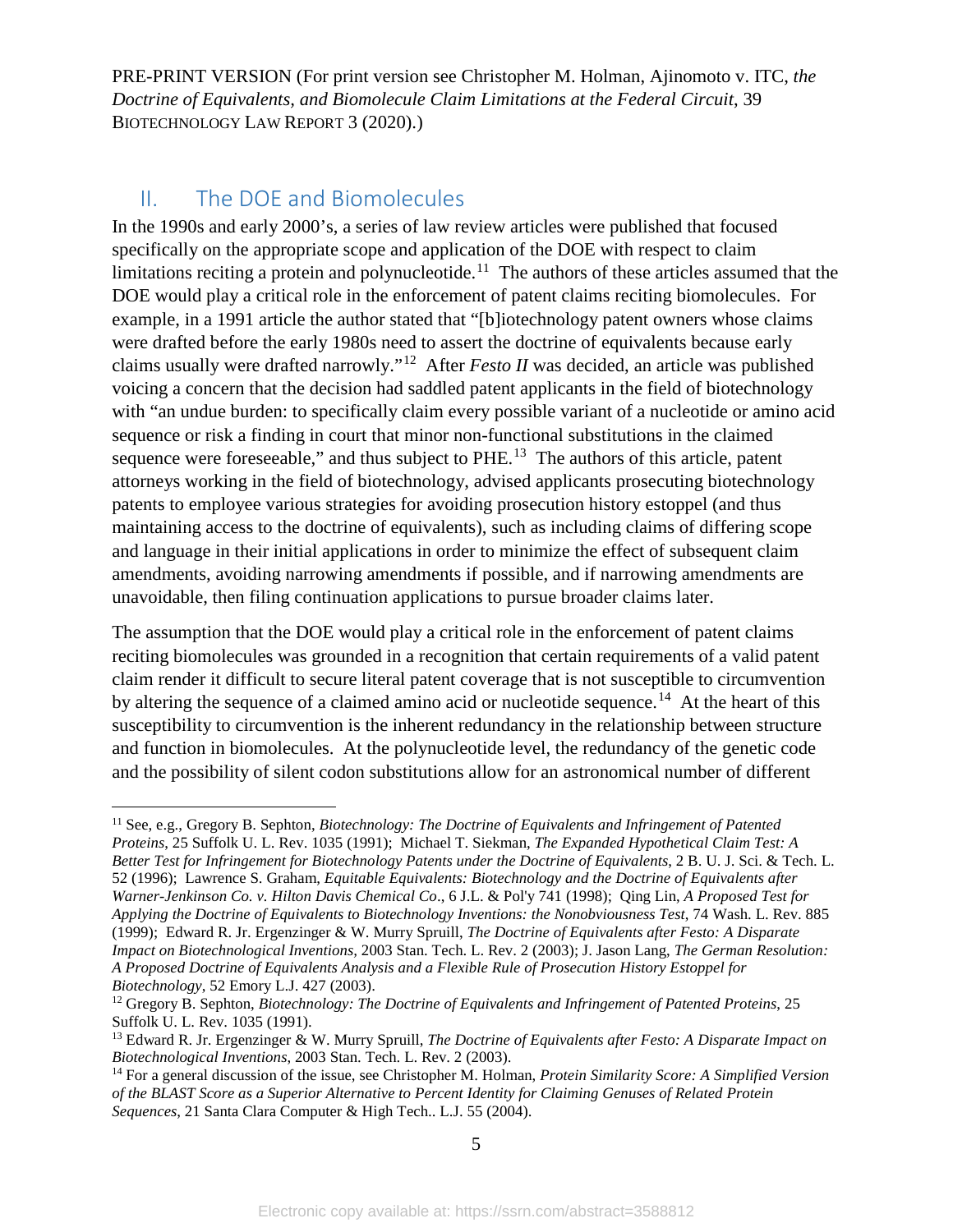DNA sequences that encode for the same amino acid sequence. At the protein level, relatively large changes in the amino acid sequence, in the form of amino acid substitutions, deletions, or insertions, can be introduced into a protein without substantially altering its function. A patent claim limited to a single amino acid sequence or gene sequence can be extremely easy to circumvent by making minor changes to the sequence that do not substantially alter the molecule's function. The scope of patent claims can be expanded by drafting claims that encompass these variations, but the enablement and written description doctrines constrain the ability of biotechnology patent applicants to broadly claim genuses of related biomolecules. As a consequence, it can be difficult, if not impossible, to secure a valid patent claim that recites a biomolecule in sufficiently broad terms to literally preclude relatively facile circumvention by use of a sequence variant that retains the function of the claimed biomolecule.

## III. Federal Circuit Decisions Addressing DOE and Biomolecule Claim Limitations

My Westlaw search, described above, identified a total of eight pre-*Ajinomoto* Federal Circuit decisions, dating back to as early as 1990, that addressed the DOE in the context of a claim limitation reciting a biomolecule. In three of these decisions the court held that PHE applied, and barred the patentee from asserting infringement under the DOE. In two other decisions, a district court held that PHE applied, but the Federal Circuit disagreed, in one case vacating the finding of PHE and remanding for the district court to reconsider the issue, and in the other reversing the district court. In two decisions, the court addressed the merits of an allegation of infringement under the DOE, in both cases finding no infringement under the doctrine. And in one decision, a district court found no infringement under the DOE on the merits on a motion for summary judgment, and the Federal Circuit reversed, holding that factual issues precluded summary adjudication. These eight decisions are summarized below, followed by a summary of *Anjinomoto*, the most recent decision of the Federal Circuit addressing DOE in the context of a biomolecule, and the only one in which an accused infringer was found liable for infringement under the doctrine.

### A. Decisions Holding That PHE Applies

In the following three decisions the Federal Circuit invoked the doctrine of prosecution history estoppel to bar a finding of equivalents with respect to a biomolecule claim limitation.

### 1. Regents of the Univ. of California v. Eli Lilly & Co

The earliest of the three decisions, decided in 1997, was *Regents of the Univ. of California v. Eli*  Lilly & Co..<sup>[15](#page-6-0)</sup> The claims at issue recited genetic constructs (i.e., synthetic DNA molecules) capable of directly expressing human pre-insulin (PI). The Federal Circuit held that the patent owner was estopped from arguing that expression of human PI via a fusion protein intermediate

<span id="page-6-0"></span><sup>&</sup>lt;sup>15</sup> Regents of the Univ. of California v. Eli Lilly & Co., 119 F.3d 1559 (Fed. Cir. 1997).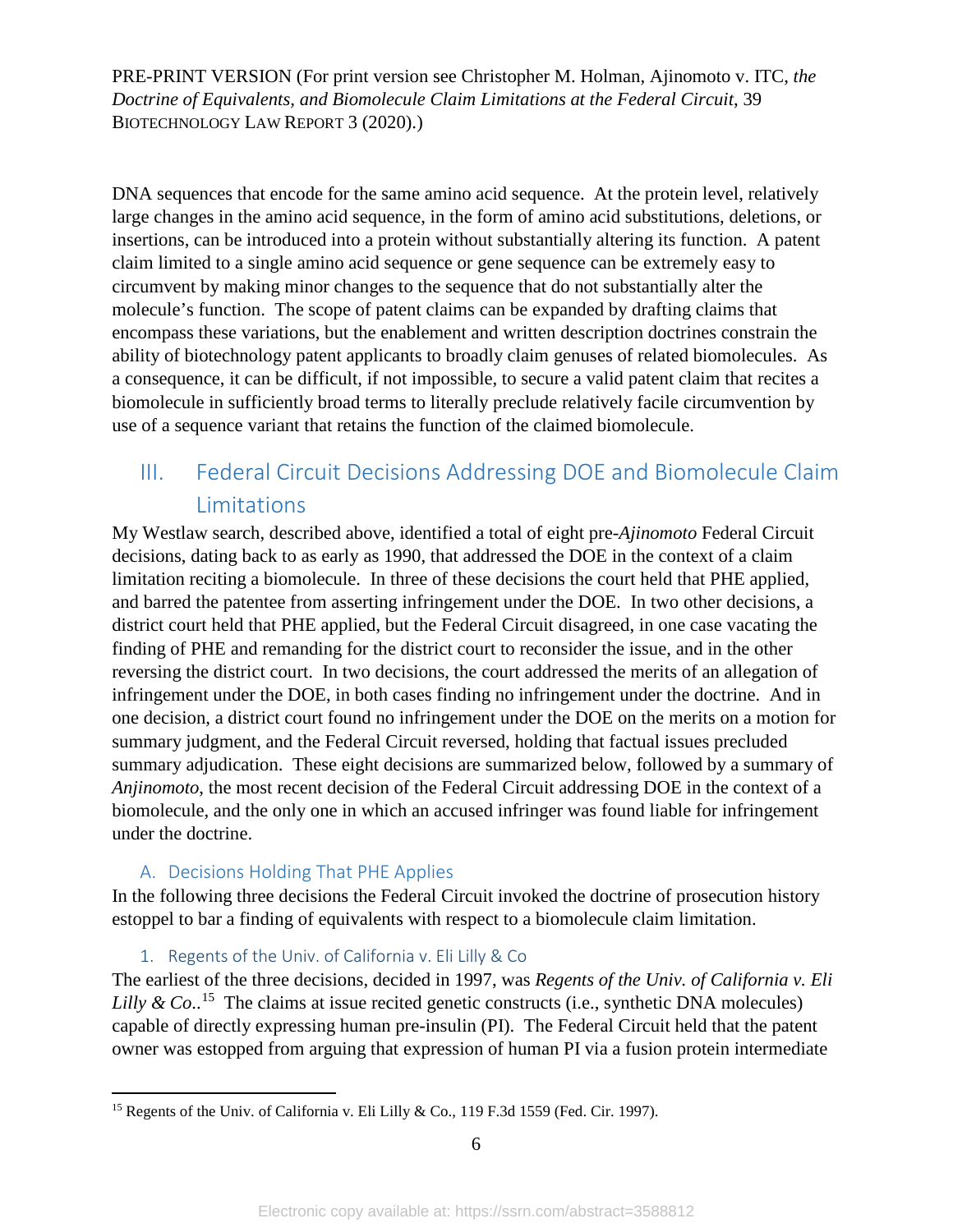is equivalent to direct expression of human PI, based on amendments to the claims made during prosecution to overcome prior art-based rejections.

In particular, as originally filed some of the claims recited a DNA transfer vector "comprising" a DNA sequence coding for human PI. The claims were rejected as anticipated by prior art teaching the use of recombinant eukaryotic/prokaryotic fusion proteins for the production of a eukaryotic protein, including insulin, in a recombinant bacterium. The patent applicant amended the claims, replacing the word "comprising" with the narrower term "consisting essentially of." The examiner allowed the amended claims, noting that the "consisting essentially of" language "excludes from the [DNA sequence] the presence of sequences other than [those coding for PI]." The Federal Circuit agreed with the district court that this amendment estopped the patent the from arguing that the claim encompassed fusion proteins under the doctrine of equivalents. Note that this case was decided shortly after *Warner-Jenkinson*, and prior to the en banc Federal Circuit's *Festo I* decision.

#### 2. Mycogen Plant Sci., Inc. v. Monsanto Co.

The next decision in which the Federal Circuit found a patent owner estopped from asserting the doctrine of equivalents with respect to a biomolecule limitation was *Mycogen Plant Sci., Inc. v.*  Monsanto Co..<sup>16</sup> This case was decided in 2004, shortly after Supreme Court set forth the current standard for assessing PHE in *Festo II*. The patent at issue teaches how to modify a gene that encodes a pesticidal protein of the soil bacterium Bacillus thuringiensis ("Bt") for improved expression in plants, allowing for the production of the protein at a sufficiently high levels to kill insects. Modifications taught by the patent include altering the codons in the native Bt gene to contain a greater number of codons preferred by the intended plant host than the native bacterial gene prior to modification, while still expressing the same amino acid sequence of the Bt protein. Figure 1 of the patent discloses the DNA sequence of a specific synthetic codon-modified Bt gene engineered for improved expression in a plant host. The claims at issue in the case recite a synthetic gene "comprising the DNA sequence presented in FIG. 1," i.e., the specific codonmodified Bt gene disclosed in the patent.

The DNA sequences of Monsanto's accused genes were significantly different than the sequence presented in FIG. 1 of the patent, clearly precluding a finding of literal infringement, as decided by the district court on a motion for summary judgment and affirmed by the Federal Circuit. But Monsanto's genes were synthetic codon-modified Bt genes modified to contain a greater number of plant-preferred codons, as taught by the patent specification. In particular, the accused genes were about 78% homologous to the native Bt gene on which they were based, and employed plant-preferred codons at a frequency of about 51 percent. The patent owner, Mycogen, argued that Monsanto's modified Bt genes infringed under the doctrine of equivalents, but the district

<span id="page-7-0"></span><sup>&</sup>lt;sup>16</sup> Mycogen Plant Sci., Inc. v. Monsanto Co., 91 F. App'x 666 (Fed. Cir. 2004).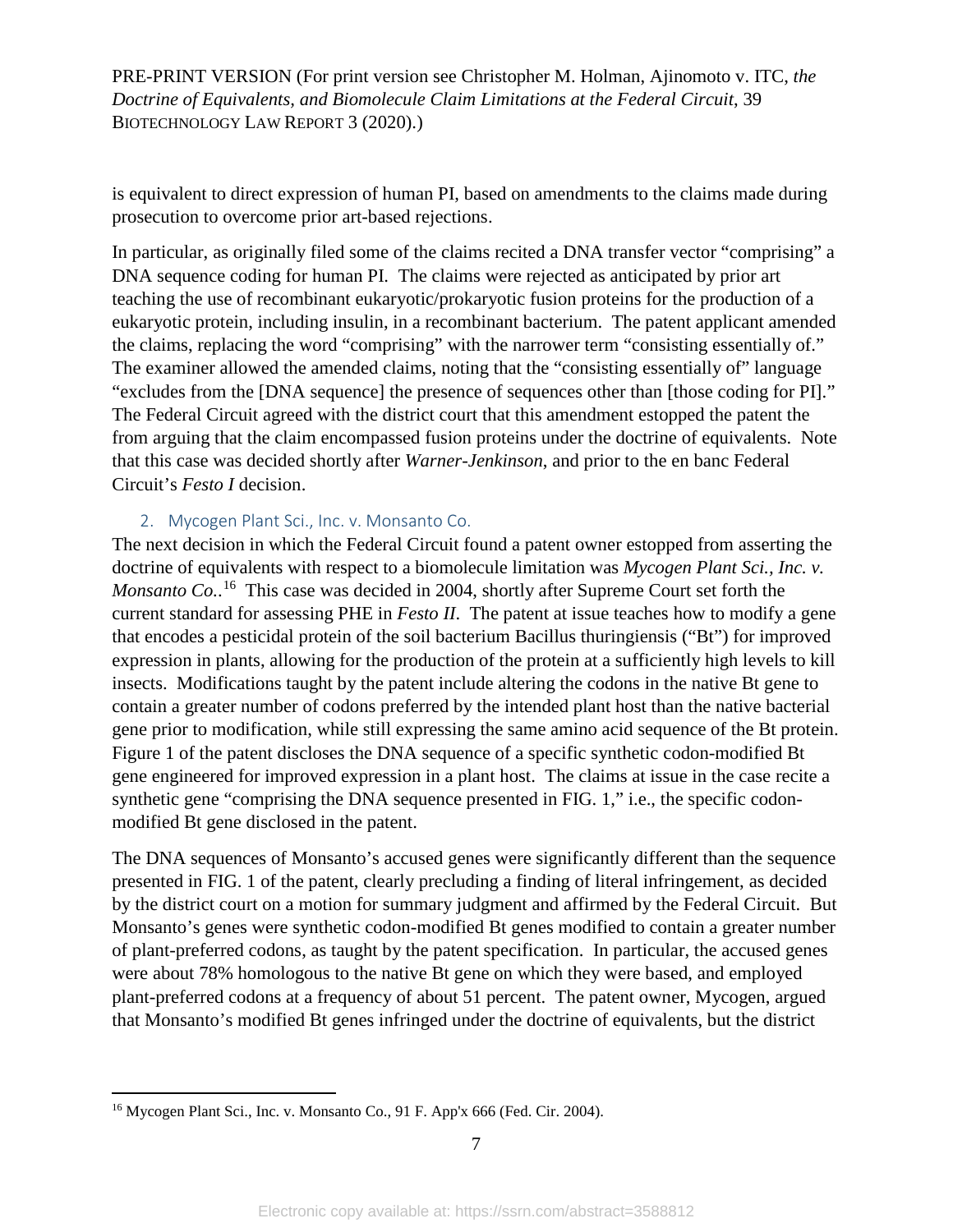court held that PHE barred Mycogen's assertion of infringement under the DOE, and on appeal the Federal Circuit affirmed.

During prosecution, the patent application that ultimately issued as Mycogen's patent included the following claims broadly reciting structural variants of a Bt gene designed for improved expression in plants:

1. A synthetic gene designed to be highly expressed in plants comprising a DNA sequence encoding an insecticidal protein which is functionally equivalent to a native insecticidal protein of Bt.

2. A synthetic gene of claim 1 wherein said DNA sequence is at least about 85% homologous to a native insecticidal protein gene of Bt.

5. A synthetic gene of claim 1 wherein the overall frequency of preferred codon usage within the entire coding region of said synthetic gene is within about 75% of the frequency of codon usage preferred in plants.

6. A synthetic gene of claim 1 wherein the frequency of preferred codon usage within the entire coding region of said synthetic gene is within about 90% of the frequency of codon usage preferred in plants.

Mycogen canceled all of these claims after they were rejected for lack of enablement, with the examiner asserting that "the disclosure is enabling only for claims limited to claims which recite the sequence shown in Figure 1[sic]." In assessing the scope of PHE, the Federal Circuit found it significant that these canceled claims were broader than the claims asserted by Mycogen against Monsanto, but yet still not broad enough to encompass the accused Monsanto genes.

Applying *Festo II*, the Federal Circuit found it immaterial that the claims at issue were not themselves amended to avoid patentability rejections, because broader claims which addressed the same claim limitations at issue in this case, i.e., gene homology and preferred codon usage, had been canceled in response to a rejection for unpatentability, namely a failure to enable anything other than the recited sequence in Figure 1. The cancellation of the broader claims created a rebuttable presumption that all subject matter between the pertinent limitations of the original claims and those of the final, issued claims was surrendered.

Invoking *Festo*'s foreseeability exception, Mycogen argued that it should be permitted to present extrinsic evidence that the accused equivalent in this case, namely a gene with approximately 78 percent homology with the native Bt gene, and having a plant-preferred codon usage of 51 percent, was unforeseeable at the time of patenting. However, the Federal Circuit held that the fact that Mycogen originally claimed coverage of genes bearing 85 percent similarity to the native Bt gene provides evidence that the applicants foresaw the possibility of less homologous genes. Moreover, Mycogen originally attempted to claim all functionally equivalent genes in original independent claim 1. Mycogen clearly tried, unsuccessfully, to obtain coverage of the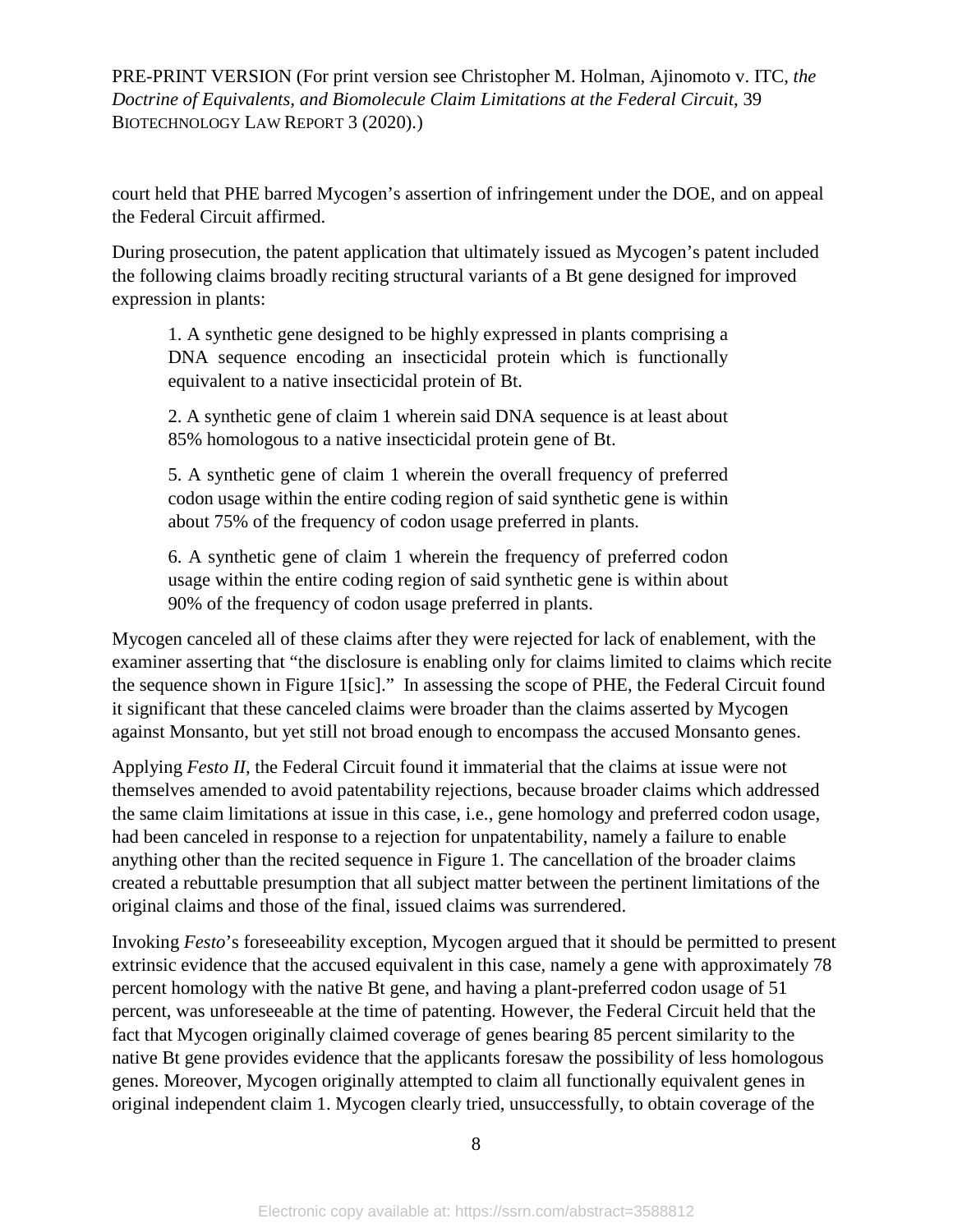least homologous genes that it could claim, but was repeatedly unable to satisfy the rejections of the examiner for anything broader than the specific gene listed in Figure 1. Thus, broader coverage was clearly foreseeable, yet unattainable in light of the patent's limited disclosure.

Turning to *Festo*'s tangential exception, Mycogen argued that the reason for the cancellation of claims 1, 2, 5, and 6 was merely tangential to achieving a patentable invention because Mycogen successfully obtained broader product-by-process claims in different patents, which were held to be infringed by Monsanto's product. The court rejected this argument, finding "no legal support for the proposition that obtaining broader claims of a different nature has the effect of broadening the range of equivalence available to all claims, including product claims, when those product claims have been effectively narrowed by claim cancellation."

In short, Mycogen was estopped from asserting the DOE against Monsanto because the company had narrowed the scope of its claim coverage vis-à-vis the nucleotide homology and the frequency of plant-preferred codon usage.

#### 3. Amgen Inc. v. Hoechst Marion Roussel, Inc.

In *Amgen Inc. v. Hoechst Marion Roussel, Inc*., decided in 2006*,* the relevant claims at issue were product claims 2-4 of U.S. Patent No. 5,621,080 ("the '080 patent"), directed towards glycosylated erythropoietin  $(EPO)$ .<sup>[17](#page-9-0)</sup> These claims all included the limitation that the "erythropoietin glycoprotein comprises the mature erythropoietin amino acid sequence of FIG. 6." Figure 6 of the patent discloses a DNA sequence coding for a protein consisting of 166 amino acids, which is the form of the native human protein as it is initially synthesized in a human cell. Mature human EPO, on the other hand, actually contains only 165 amino acids, because the 166th amino acid, arginine, is cleaved off prior to secretion of the protein from the cell. The question before the court was whether prosecution history estoppel barred Amgen from claiming that the asserted claims encompasses HMR's accused EPO product, which was mature and thus only consisting of 165 amino acids, under the doctrine of equivalents.

The prosecution history of Amgen's claims is quite complex, but essentially the court found that as initially filed the patent application claimed proteins having the sequence of both human and non-human monkey EPO, as well as "a fragment" of the human EPO. The court further found that, in order to overcome a double-patenting rejection, which the court found to be related to patentability under *Festo* II, the applicant had amended the claim to recite only a human EPO product having the complete amino acid sequence of Figure 6, i.e., the 166 amino acid sequence, creating a presumption of estoppel with respect to HMR's accused 165 amino acid sequence.

The district court determined that Amgen had failed to show that a 165 amino acid form of EPO was unforeseeable at the time of the amendment, and thus *Festo*'s unforeseeability exception did not apply. However, the district court went on to find that Amgen had succeeded in rebutting the presumption of PHE through the tangential exception, because the amendment was only intended

<span id="page-9-0"></span><sup>&</sup>lt;sup>17</sup> Amgen Inc. v. Hoechst Marion Roussel, Inc., 457 F.3d 1293 (Fed. Cir. 2006).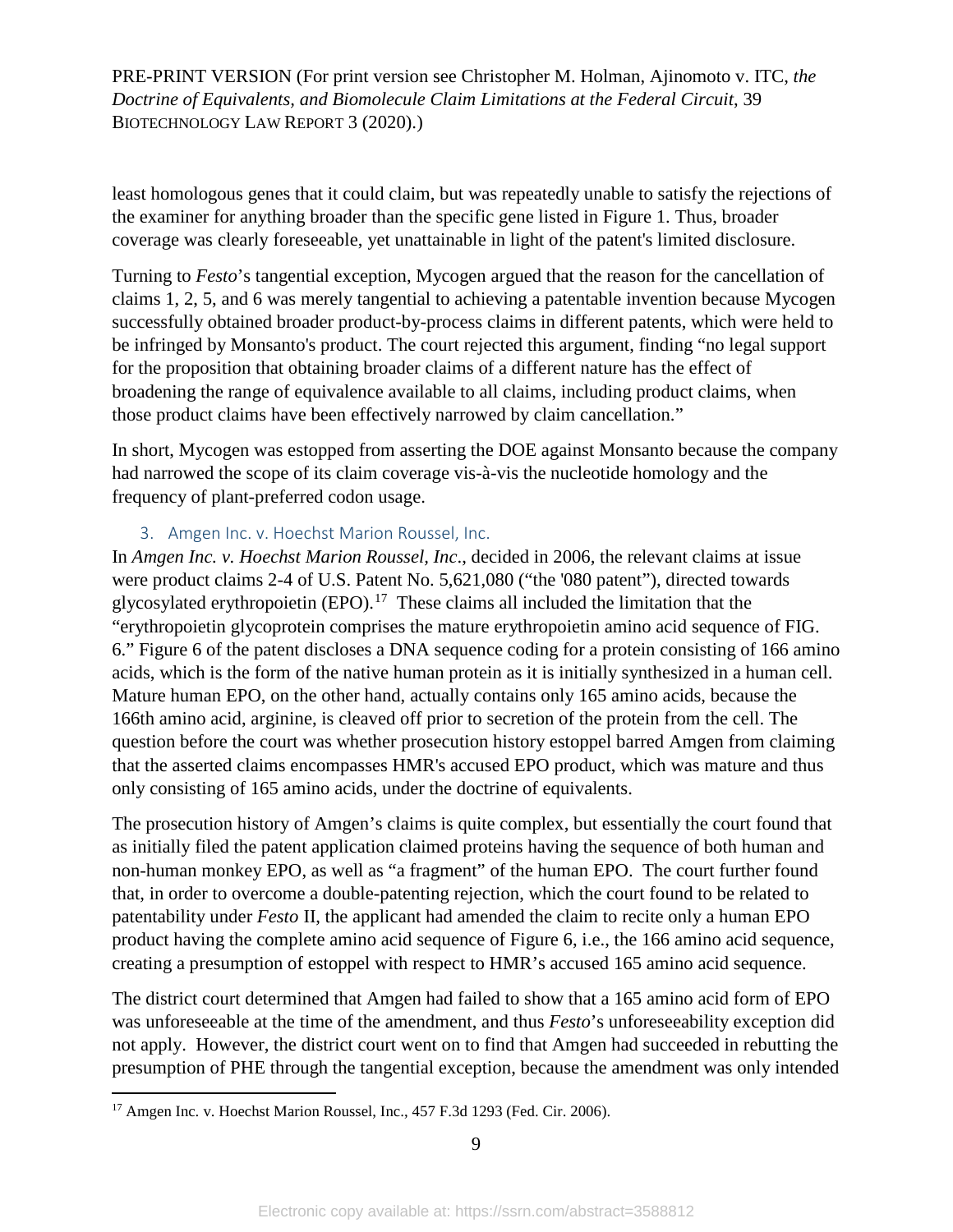to limit the claims to human EPO products, not to limit the number of amino acids, and that there was no more than a tangential relationship between the amendment and the equivalence of a 165 amino acid EPO.

On appeal, the Federal Circuit affirmed with respect to the unforeseeability exception, agreeing that the 165 amino acid version of EPO was a foreseeable equivalent because the patentee admittedly knew about the 165 amino acid equivalent at the time of the narrowing amendment. The Federal Circuit disagreed with the district court, however, with respect to the tangential exception, and held that Amgen had not only amended the claims to limit them to human EPO products, but had also narrowed the claim so as to not cover fragments of the 166 amino acid EPO sequence disclosed in Figure 6. The Federal Circuit found that narrowing the claim to exclude fragments of the 166 amino acid EPO "may have been central" to overcoming the double-patenting rejection, and not merely tangential to the question of whether the 165 amino acid accused product infringed, since removal of the arginine essentially created a fragment of the full-length amino acid sequence. The court further found that if the patentee had wished only to limit the claims to human EPO, without disclaiming fragments, the patentee could have done so by continuing to use the adjective "human" when referring to EPO in the amended claims, but instead chose to further narrow the claims by making reference to the specific sequence in Figure 6.

The district court had also set forth an alternate rationale under *Festo*'s "some other reason" exception for finding that Amgen had overcome the presumption of PHE, based on the fact that, before the amendment was introduced, Amgen disclosed information to the Patent and Trademark Office (PTO) concerning the fact that mature human EPO consists of only165 amino acids. The district court also relied on extrinsic evidence that a person of ordinary skill in the art would understand that Amgen meant to claim human EPO having either 165 or 166 amino acids at the time of the amendment. The court reasoned that Amgen had rebutted the *Festo* presumption under the "some other reason" criterion because the patentee could not have reasonably been expected to have described the 165 amino acid equivalent, because those of skill in the art would have interpreted the amendment to cover the 165 amino acid equivalent.

The Federal Circuit disagreed, however, finding that the district court's analysis had not correctly applied the Supreme Court's explanation of the "some other reason" rebuttal argument, pursuant to which the "other reason" must be of such a nature that the patentee could "not reasonably be expected" to write a claim to encompass the equivalent, such as a shortcoming of language. The court found that Amgen knew of the 165 amino acid sequence at the time of the amendment, but chose to limit the claims to the 166 amino acid sequence depicted in Figure 6, and that whether the patentee, the examiner, or a person of skill in the art may have thought the claims encompassed EPO with 165 amino acids does not excuse Amgen's failure to claim the equivalent. Further, there were no shortcomings of language that might have prevented Amgen from claiming EPO having 165 amino acids. The patentee could have simply claimed mature

10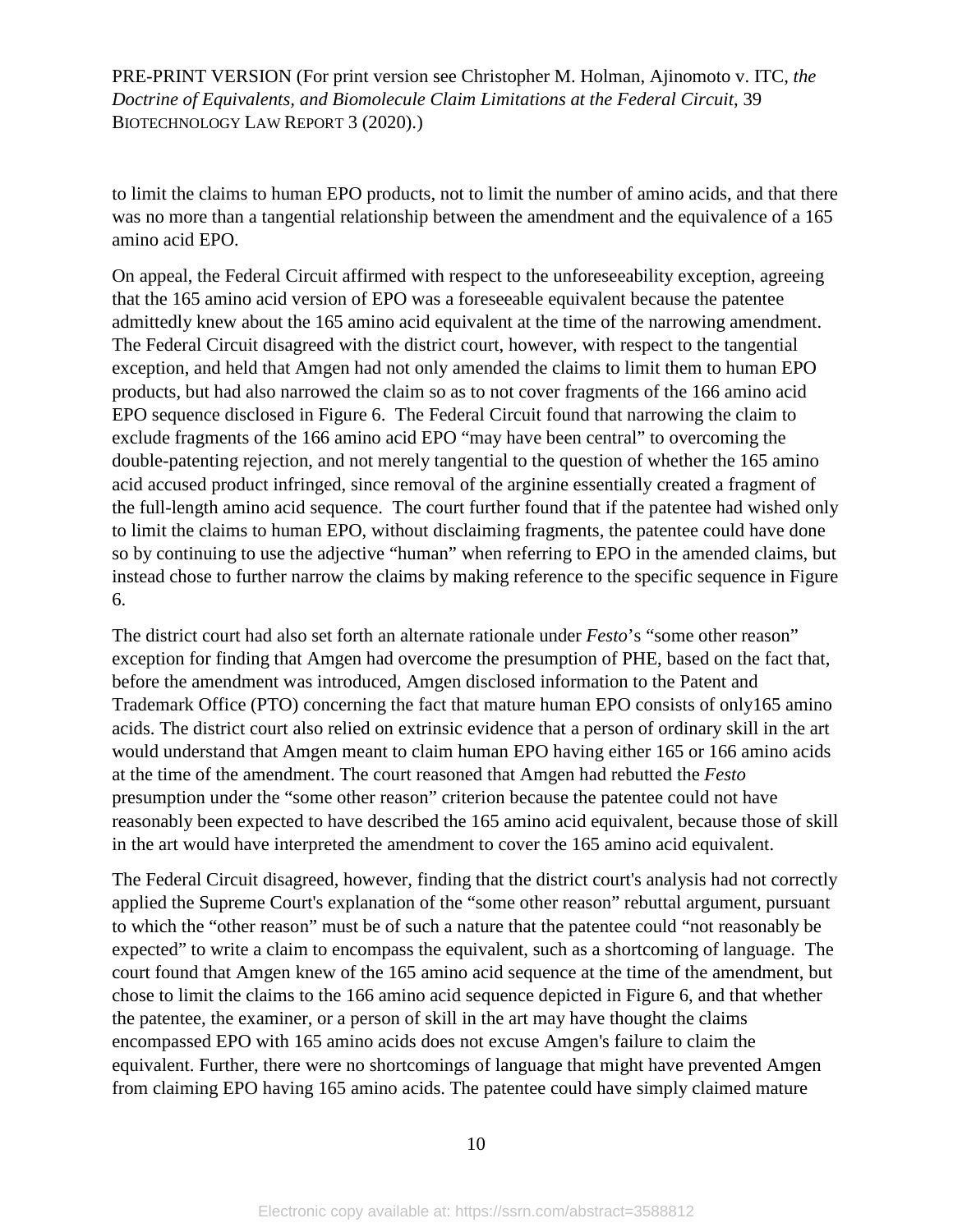human EPO without reference to Figure 6. Alternatively, the patentee could have claimed EPO having the amino acid sequence disclosed in Figure 6 or a "fragment thereof." In short, there was no linguistic barrier to claiming EPO comprised of 165 amino acids.

Having failed to qualify for any of the *Festo* exceptions, Amgen was held to be barred by PHE from asserting equivalents with respect to the accused 165 amino acid form of EPO.

#### B. Decisions Overturning a District Court's Finding of PHE

In the following two decisions a district court invoked the doctrine of prosecution history estoppel to bar a finding of infringement under the DOE with respect to a biomolecule claim limitation, but on appeal the Federal Circuit vacated or reversed the district court's decision.

#### 1. Hormone Research Found., Inc. v. Genentech, Inc.

The earliest Federal Circuit decision I could find addressing PHE or DOE in the context of a biomolecule limitation was *Hormone Research Found., Inc. v. Genentech, Inc.*, decided in 1990.<sup>[18](#page-11-0)</sup> The relevant claim limitation recites a product having "a structure corresponding to FIG. 2" of the patent. Figure 2 discloses the amino acid sequence of a synthetic version of human growth hormone (hGH) that was synthesized by the patent applicant, and which at the time was thought to be sequence of naturally occurring hGH. Later, it was found that the amino acid sequence of natural hGH is slightly different than that set forth in Figure 2. The district court found that the accused product, a recombinantly produced hGH having the same sequence as native hGH, did not literally infringe, because the literal scope of the asserted claims was limited to a material having the "exact structure and conformation" shown in Figure 2, i.e., the amino acid sequence of the synthetic hGH. On appeal, the Federal Circuit affirmed with respect to the finding of no literal infringement.

The district court also found that PHE precluded the patent owner from asserting the DOE, but the Federal Circuit reversed on this issue and remanded for reconsideration. The district court's finding of PHE was not based on any amendment of the claims, but rather on arguments made by the patent applicant to overcome a prior art reference. In particular, in the course of arguing that prior art identified by the examiner did not anticipate the claims, the applicant stated that the claims are "limited to the structures shown in the drawings and are not directed broadly to hGH or its derivatives, and that "these product claims are specific to the chemical formula of Fig. 2 or Fig. 3, and the reference does not show the same."

On appeal, the Federal Circuit found that the district court interpreted these statements to mean that the pending claims were confined to the specific structure of Figure 2 and that the prior art reference was not anticipatory because it depicted the different, although very close, structure of natural hGH. The Federal Circuit found that, if it were clear that this was the message that the applicant's arguments were intended to convey, the district court's determination that the

<span id="page-11-0"></span><sup>&</sup>lt;sup>18</sup> Hormone Research Found., Inc. v. Genentech, Inc., 904 F.2d 1558 (Fed. Cir. 1990).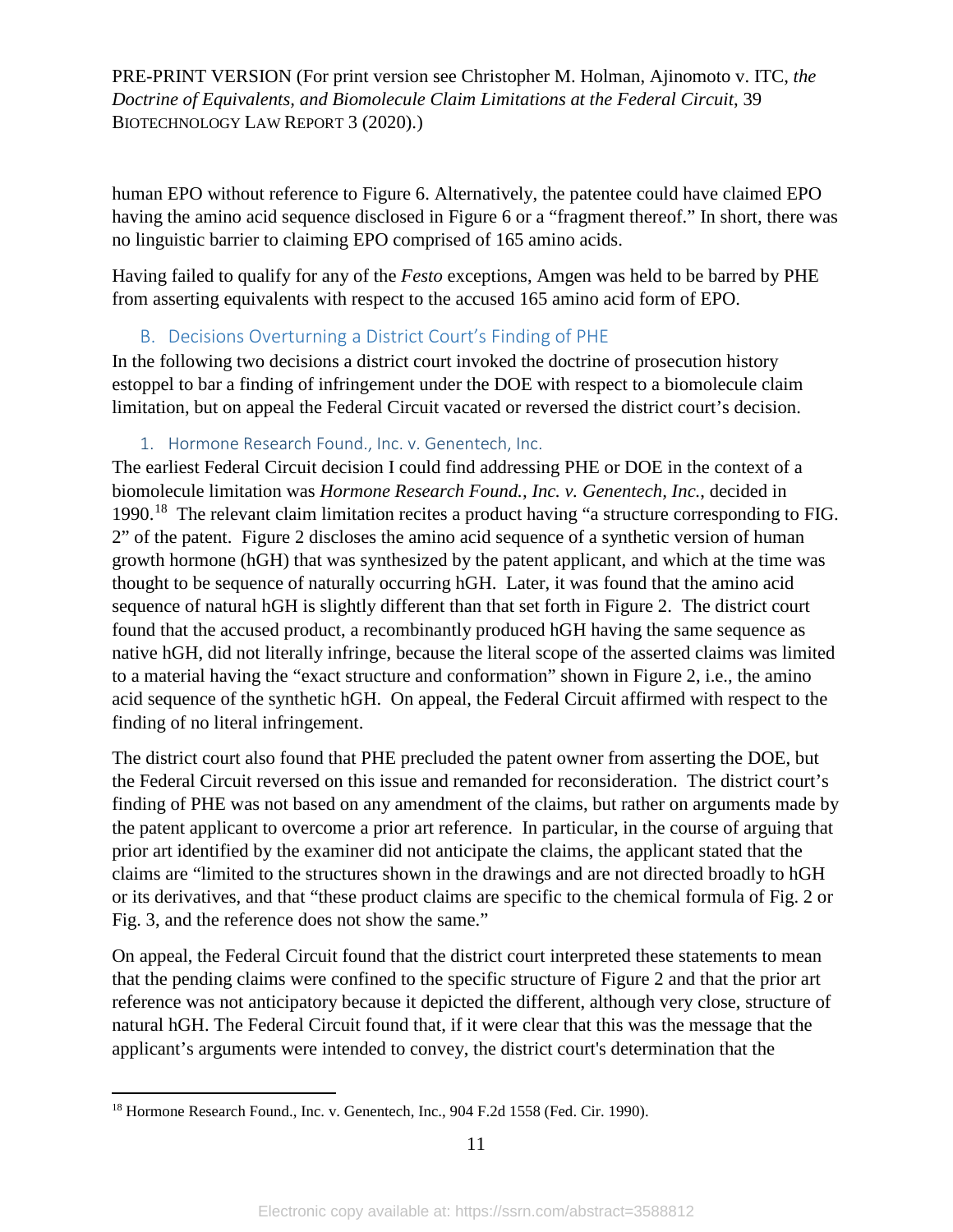prosecution history precludes the patentee from recovering under the doctrine of equivalents would be correct.

But the Federal Circuit found that there were other plausible interpretations of the statements made by the applicant in arguing that the claims were not anticipated by the prior art, and that these alternate interpretations would not necessarily lead to a conclusion of prosecution history estoppel. For example, the applicant might have only intended to surrender molecules derived from natural HGH, or might have intended to suggest that the prior art was not anticipatory of the rejected claims because it was not enabling under 35 U.S.C. § 112, since it did not disclose a structure of, or how to make, hGH. The Federal Circuit held that the existence of disputed factual questions regarding the intent and meaning of the prosecution arguments precluded summary judgment, and vacated the district court's finding of prosecution history estoppel.

#### 2. Intervet Inc. v. Merial Ltd.

In *Intervet Inc. v. Merial Ltd.*, the claim at issue recites a "vector comprising an isolated DNA molecule comprising a sequence selected from the group consisting of ORFs [open reading frames] 1 to 13 of porcine circovirus type II  $[PCV-2]$ ."<sup>19</sup> The invention was based on the discovery of a new type of pathogenic viruses, which was dubbed PCV-2, to distinguish it from a previously identified and related, but non-pathogenic, type of PCV referred to as type I, or PCV-1. The patent discloses PK/15, a DNA sequence previously identified and isolated from pig kidney cells, as a representative example of a PCV-1 virus. The patent further discloses five isolated pathogenic porcine circovirus strains that are identified as representative of type II, i.e., PCV-2. In particular, the patent specification provides DNA sequences for the genomes of four PCV-2 strains, and observes that the sequenced PCV-2 strains exhibit 96% nucleotide homology with each other, and only 76% nucleotide homology with PK/15, the representative PCV-1 strain.<sup>[20](#page-12-1)</sup> The specification also identified thirteen ORFs in the PCV-2 genomes, nine of which are unique to PCV–2, and four that are present in both PCV–2 and PCV– $1<sup>21</sup>$  $1<sup>21</sup>$  $1<sup>21</sup>$ 

The allegedly infringing vaccine, produced by Intervet, contained a nucleotide sequence that was 99.7% homologous to one of the PCV-2 sequences disclosed in the specification. The district court held that there was no literal infringement because the sequence was not identical to any of the PCV-2 sequences provided in the patent. The district court further found that PHE prevented the patent owner from asserting infringement under the DOE. On appeal, the Federal Circuit held that the district court had erred in finding that PHE precluded Merial from arguing that the accused product was equivalent to one of the ORFs recited in the claim, and instructed the district court on remand to consider whether the claim was infringed under the DOE.

As originally drafted, the claim recited a "vector comprising an isolated DNA molecule comprising a sequence selected from the group consisting of ORFs 1–13." The examiner rejected

<span id="page-12-0"></span> <sup>19</sup> Intervet Inc. v. Merial Ltd., 617 F.3d 1282 (Fed. Cir. 2010).

<span id="page-12-1"></span> $20$  The court uses the term homology, but defines it to mean identity.

<span id="page-12-2"></span> $21$  An ORF is a portion of a gene that contains a sequence of nucleotide bases that may be translated into a protein.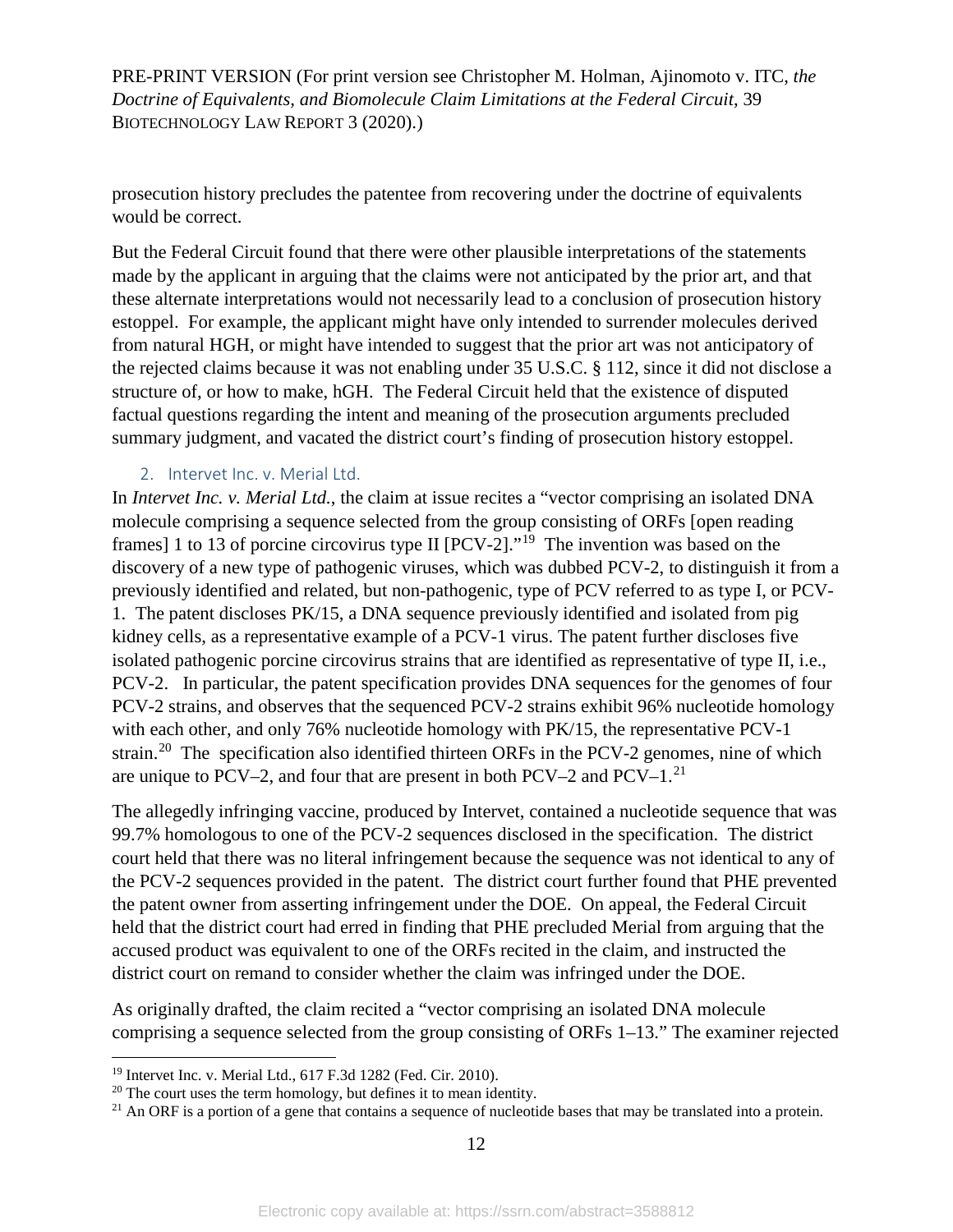this claim in view of ORFs from PK/15, noting that for purposes of the rejection "[t]he ORFs are assumed to be derived from porcine circovirus, but as written, the claims could encompass ORFs from any organism." The applicant amended the claim to add the limitation that the recited ORFs were "of porcine circovirus type II," at which point the claim was allowed.

The Federal Circuit agreed with the district court's conclusion that the amendment was substantially related to patentability, thus raising a presumption of surrender for all equivalents residing in the territory between the identified ORFs of PCV–2 and ORFs of PCV–1, as well as corresponding ORFs, if any, for any non-porcine organism. Merial was thus estopped from arguing that ORFs of pathogenic circoviruses found in other organisms are equivalent to ORFs of PCV–2. It was also estopped from arguing that ORFs of a pathogenic strain of PCV–1 having strong homology with PK/15 and weak homology with the representative PCV-2 strains disclosed in the patent are equivalent to ORFs of PCV–2. Merial was not, however, estopped from arguing that a pathogenic porcine viral sequence with over 99% nucleotide homology with one of the five representative strains is equivalent to that strain. The Federal Circuit found that, under *Festo II*, "such a draconian preclusion would be beyond a fair interpretation of what was surrendered." In the view of the Federal Circuit, the rationale underlying the amendment was to narrow the claimed universe of ORFs down to those of PCV–2, and bore only a tangential relation to the question of which DNA sequences are, and which sequences are not, properly characterized as PCV–2.

#### C. Decisions Finding No Infringement under the DOE

In the following two decisions the Federal Circuit addressed the merits of an assertion of infringement under the DOE, with respect to a biomolecule claim limitation, and held that there was no infringement.

#### 1. Genentech v. Wellcome

The first Federal Circuit decision to meet these criteria was *Genentech v.Wellcome*, one of the seminal decisions of biotechnology patent law.<sup>[22](#page-13-0)</sup> There were three patent claims at issue in the case, all relating to human tissue plasminogen activator (human t-PA), referred to herein as the "protein claim," the "cell culture claim," and the "process claim."

The "protein claim" recites "human plasminogen activator, having thrombolytic properties, immunologically distinct from urokinase and having a specific activity of about 500,000 IU/mg. using the WHO First International Reference Preparation of t–PA (tissue plasminogen activator) as assay standard or a specific activity of about 90,000 IU/mg. using the WHO First International Reference Preparation of urokinase as assay standard."[23](#page-13-1)

The "cell culture claim" recites a "cell culture capable of expressing human tissue plasminogen activator, obtained by transforming a mammalian cell line with a…recombinant expression

<span id="page-13-0"></span> $22$  Genentech, Inc. v. Wellcome Found. Ltd., 29 F.3d 1555 (Fed. Cir. 1994).

<span id="page-13-1"></span><sup>23</sup> US Patent 4,752,603, claim 1.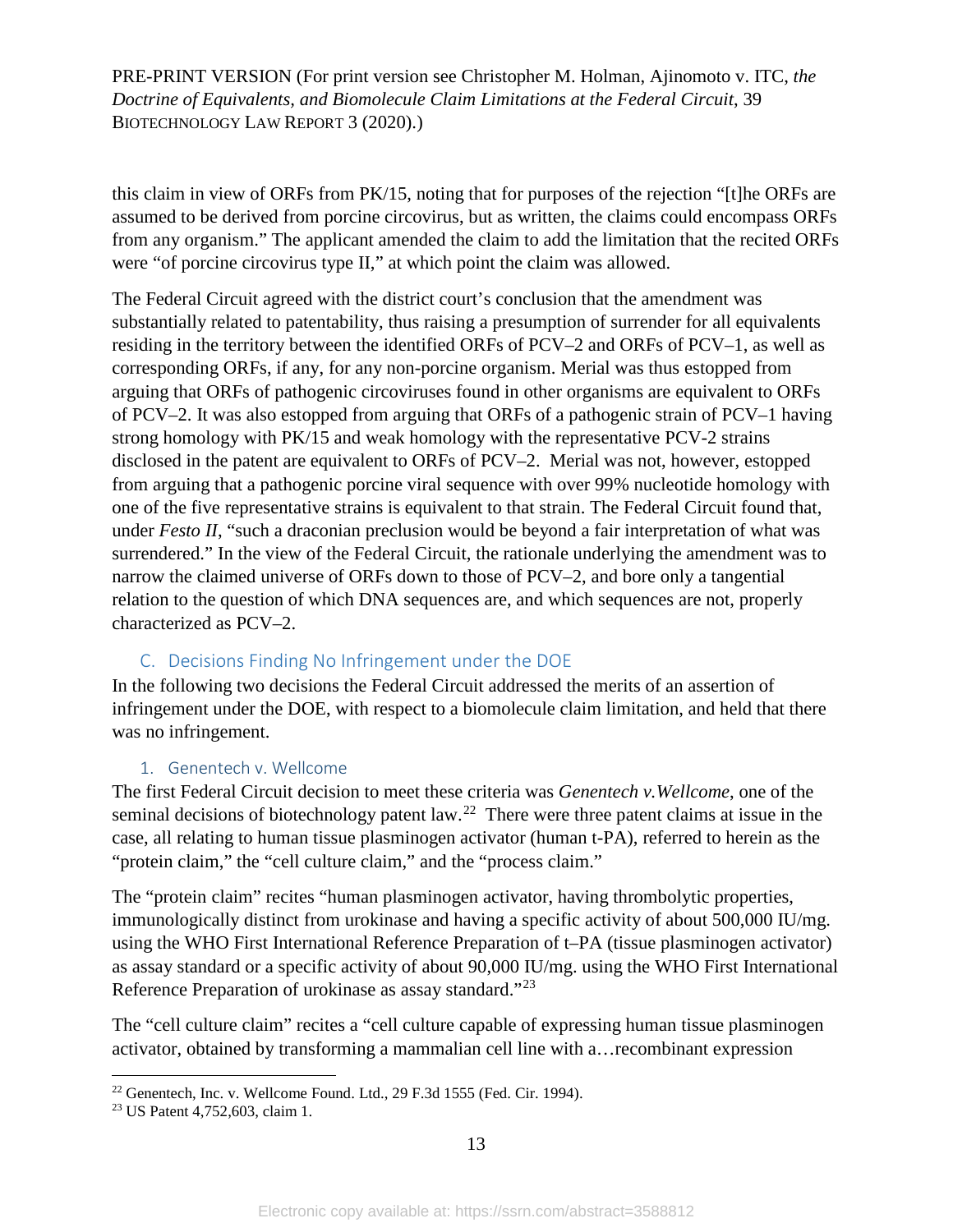vector containing a DNA sequence encoding human tissue plasminogen activator, wherein the vector is capable of expressing human tissue plasminogen activator in a transformed microorganism or cell culture."[24](#page-14-0)

The "process claim" recites a "process for producing recombinant human tissue plasminogen activator comprising: (a) growing recombinant cells in a growth medium, said cells being a microorganism or cell culture transformed with an expression vector containing DNA encoding human tissue plasminogen activator; and (b) simultaneously expressing said DNA, thereby producing recombinant human tissue plasminogen activator."[25](#page-14-1)

The accused product at issue in the case was identified as FE1X, a recombinant versions of human tPA that was structurally distinct from natural t-PA in ways intended to render it superior as a human therapeutic (used to treat heart attack). The amino acid sequence of natural t-PA consists of five separate domains, each having different functional attributes: the Finger (F) region, the Epidermal Growth (E) region, the Kringle 1 (K1) region, the Kringle 2 (K2) region, and the Serine Protease (P) region. The FE1X protein takes its name from the fact that it lacks the Finger (F) region and most of the Epidermal Growth (E) region of natural t-PA, and eliminates one of the carbohydrate chains by altering the protein at position 117 of the K1 region (where glutamine is substituted for arginine), thereby changing the glycosylation pattern  $(1X)$ . It also has a different amino acid at position 245.

On a motion for summary judgment, the district court found that  $FE1X$  did not literally infringe the protein claim, and that the processes and reagents used to produce recombinant FE1X did not infringe the cell culture or process claims. All three of the claims included the term "human plasminogen activator" or "human tissue plasminogen activator," which the court interpreted as limited to the genus consisting of the full-length amino acid sequence of human t-PA and any "naturally-occurring allelic variant" thereof. FE1X does not literally fall within this definition. However, the jury found that FE1X infringed all three of the claims under the DOE, and the trial court denied the accused infringer's motion for judgment as a matter of law (JMOL) of noninfringement.

On appeal, the Federal Circuit reversed, finding that the trial judge should have granted JMOL in favor of the accused infringer on the DOE finding by the jury. The DOE analysis focused on two limitations appearing in the claims: (1) the "specific activity limitation" recited in the protein claim, which limited the claim to a tissue plasminogen activator "having a specific activity of about 500,000 IU/mg"; and (2) the "human tissue plasminogen activator limitation," which limited the cell culture and process claims to recombinant cells "containing a DNA sequence encoding human tissue plasminogen activator and thereby "capable of expressing human tissue plasminogen activator."

<span id="page-14-0"></span> <sup>24</sup> US Patent 4,766,075, claim 8.

<span id="page-14-1"></span><sup>25</sup> US Patent 4,853,330 claim 8.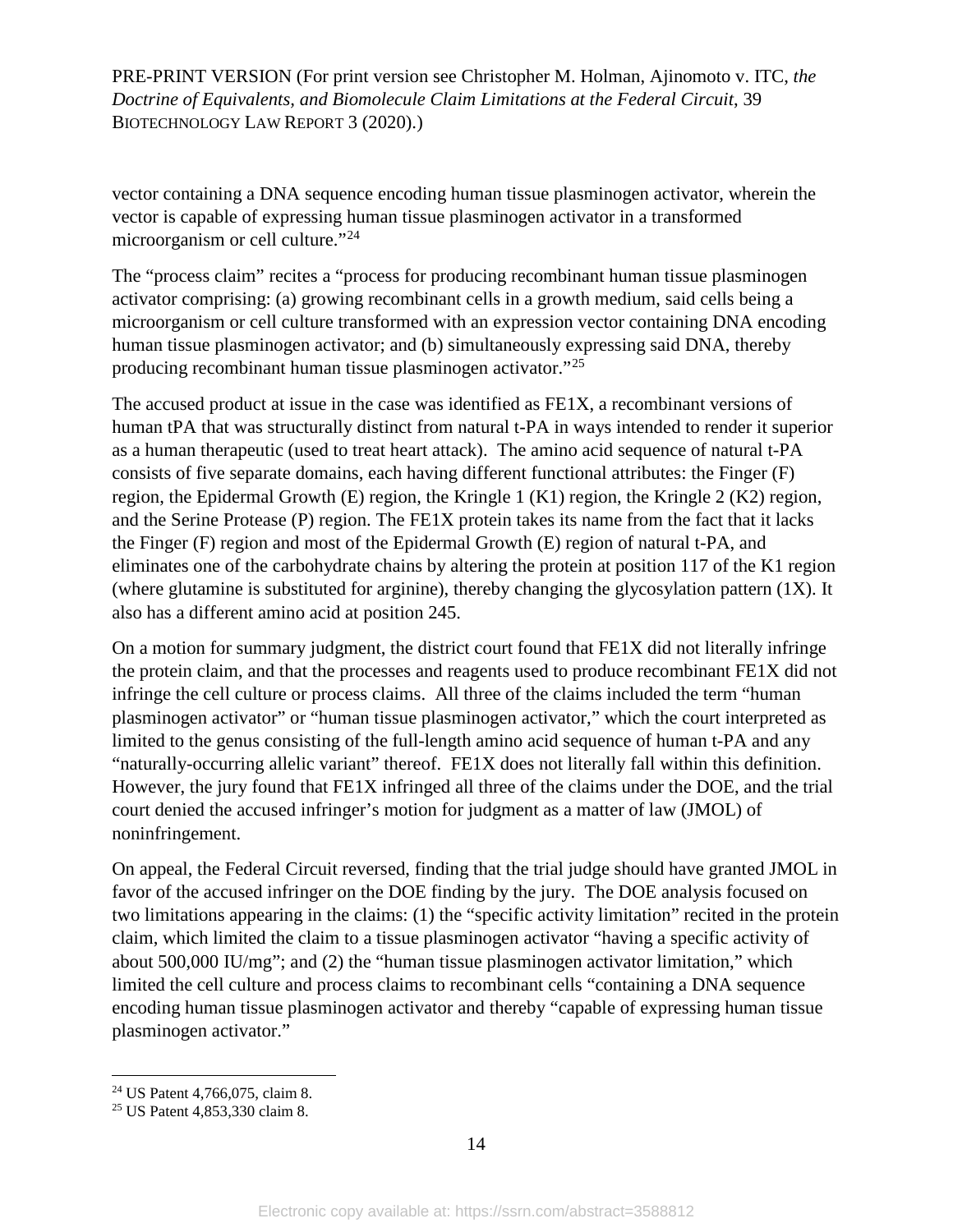The court's analysis of the human t-PA relied solely on the function-way-result test, which the court held required a showing of substantial identity of function, way, and result in order to support a finding of equivalency. At the outset of its analysis, the court explicitly recognized that there are a variety of ways to define the function of a protein, some quite broad and others relatively narrow, and that the outcome of the analysis will hinge upon how function is defined. In denying JMOL, the trial court had assumed a broad definition of the function of human t-PA, which is to stimulate "the dissolution of fibrin clots through the cleavage of plasminogen to plasmin." But the Federal Circuit took issue with this definition, finding it "difficult to imagine how FE1X, or any version of t-PA for that matter, would avoid infringement under the doctrine of equivalents because t-PA, or any operative variant, would by definition necessarily perform this function in the same general way with the same general results."

Instead, the Federal Circuit opted for a narrower definition of function, which requires a t-PA to not only catalyze the conversion of plasminogen to plasmin, but also to bind to fibrin. The court pointed to *Graver Tank* for the proposition that the "operative definition for purposes of equivalency analysis is the intended function as seen in the context of the patent, the prosecution history, and the prior art." According to the court, this with the definition of t-PA as set forth in the specification, with the specification expressly defining fibrin binding as a critical component of the "function" of human t-PA. The court found this interpretation to be supported by not only the specification, but also extrinsic evidence, including a British patent application filed by one of the accused infringers, which identified fibrin binding as a therapeutically critical function of human t-PA, because it reduces the risk of hemorrhaging. Moreover, two of the inventors testified that the fibrin binding affinity of human t-PA is a critical distinction between this protein and the two plasminogen activators, urokinase and streptokinase, that were known to the prior art. The court pointed out that a functional definition of t-PA that did not include fibrin binding would result in a range of equivalents that impermissibly encompassed these prior art proteins. In short, the court found that the "function" of human t-PA for the purposes of equivalency analysis includes fibrin binding, and no reasonable jury could have concluded otherwise.

Turning to the "way" and "result" prongs of the tripartite test, the court found the record to be devoid of any particularized evidence or linking argument showing that FE1X functions in substantially the same way as human t-PA or achieves substantially the same results. Although the patent owner pointed to testimony of several witnesses to the effect that the Kringle 2 (K2) region of amino acids is present in both FE1X and human t-PA, and that this region plays a role in the ability both to bind fibrin, the court found this testimony to be "speculative … tentative and conclusory."

The court went on to find that, even if one were to assume that the K2 region retained in FE1X play some role in the binding of fibrin, this would hardly establish that the native t-PA and FE1X "bind to fibrin is substantially the same way with substantially the same results, particularly in

15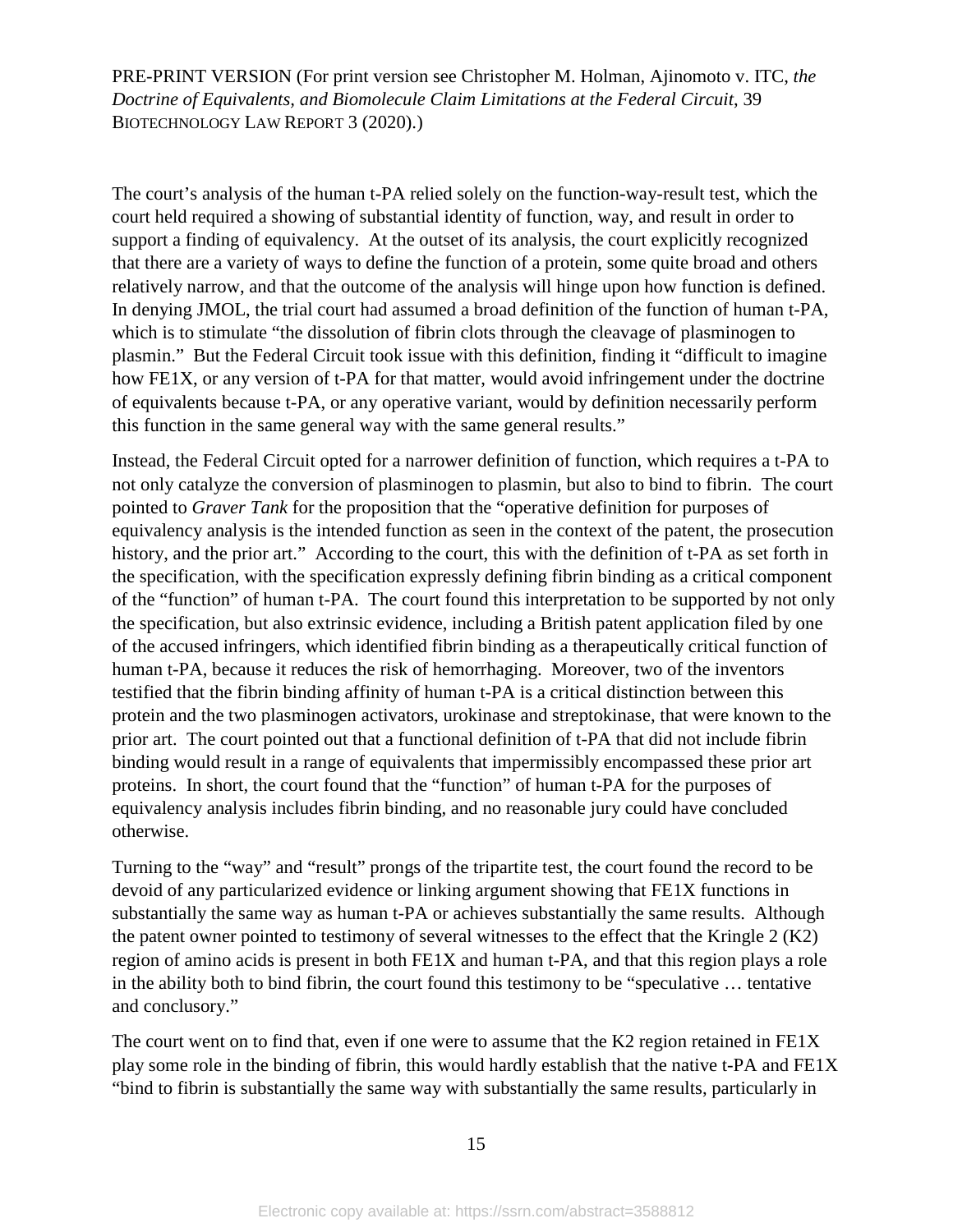view of the overwhelming and undisputed evidence that the two possess dramatically different properties and structure." First, there was undisputed testimony that the fibrin binding affinity of FE1X is less than half that of human t-PA. Second, there was undisputed evidence showing that an amino acid substitution in FE1X would eliminate a glycosylation site, substantially altering the mode of binding. And third, there was undisputed evidence that FE1X behaved significantly different than human t-PA in the human body. In particular, FE1X has a half-life about 10x that of natural t-PA, and has a significantly decreased affinity for binding to endothelial cells in relation to human t-PA. In short, the alterations that rendered FE1X a better therapeutic molecule than its natural counterpart also rendered the molecule substantially different for purposes of equivalence under the DOE.

In closing, the Federal Circuit noted:

We are mindful that the state of the science in this area of endeavor is very imprecise. Thus, it would be inappropriate to [require] plaintiffs/appellees to prove the specific mechanism by which FE1X binds to fibrin, or to prove that the different properties and structure exhibited by FE1X bear no relation to the binding function. Our only point is that the showing that the K2 region plays a role in the binding function of each is insufficient, particularly in view of the profound differences in the properties and structure possessed by each.<sup>[26](#page-16-0)</sup>

Having thus found the cell culture and process claims not infringed under the DOE, the court turned its attention to the remaining protein claim. Although this claim recited "human plasminogen activator," the court found it unnecessary to reach a conclusion as to whether FE1X is equivalent to human plasminogen activator, instead basing its finding of noninfringement under the DOE on its analysis of the "specific activity" limitation. Specific activity is a measure of protein purity, based on the amount of protein activity per milligram of protein in a sample. The protein claim did not originally include the specific activity limitation, but it was added during prosecution in order to distinguish the claim over prior art. In particular, prior art attributable to one of the named inventors disclosed purified human t-PA having a specific activity of 266,000 IU/mg, and a rejection based on this prior art was overcome by adding a limitation of a specific activity of "about 500,000 IU/mg." The court found that the only evidence in the record regarding the specific activity of FE1X showed that the specific activity of FE1X to be approximately 253,800 IU/mg, i.e., essentially the same as the prior art, and that no reasonable jury could have concluded that the patent owner was not estopped from arguing that a plasminogen activator with roughly the same activity as the prior art, which was avoided by the amendment to the claim, infringes under the DOE.

<span id="page-16-0"></span> <sup>26</sup> 29 F.3d at 1569.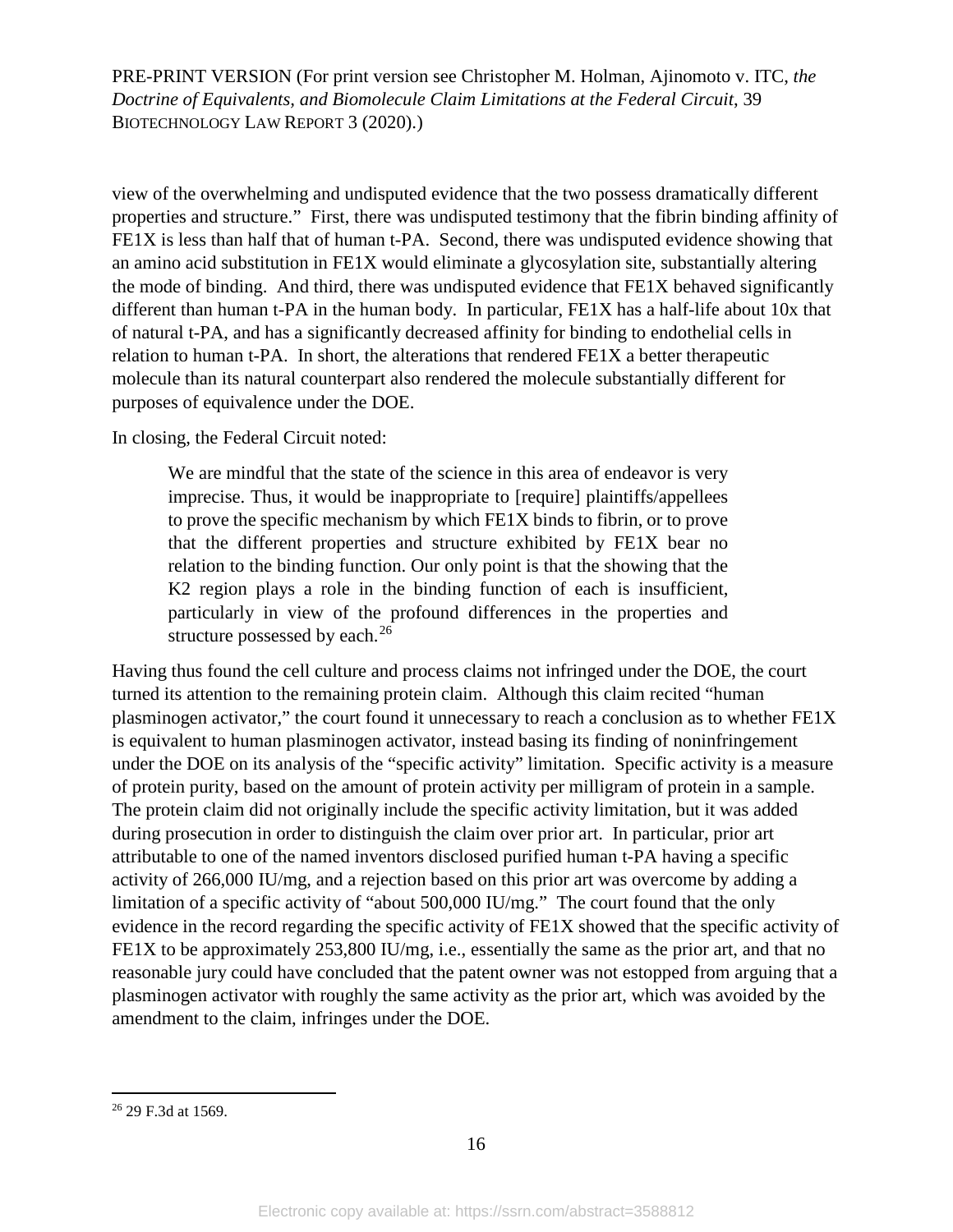Judge Lourie, the Federal Circuit judge who took the leading role in the Federal Circuit's early biotech jurisprudence, joined the majority's opinion, but filed a concurrence arguing for a different framework for analyzing a DNA or protein for equivalence under the DOE.<sup>27</sup> He argued that, under *Graver Tank*, an accused compound can be found to infringe if it represents only an insubstantial change from the claimed compound. In his view, the difference between FE1X and native tPA is substantial given that FE1X has 15% fewer amino acid, i.e, 446 v. 527, and ten times the half-life of natural t-PA. He further found that FE1X was not the product of copying, but rather a very different material, "independently invented and developed, requiring an estimated 130 man-years, and costing \$20 million. If claims are to have any meaning, as a matter of law such a substance cannot be held to be infringing."

He concluded his concurrence with the following observation:

[T]his case illustrates the problem that results … when the fact-finder unduly focuses only on the function, way, result analysis of *Graver Tank*. These limited means of analysis fail to fully elucidate the issue, especially when the patented material is a chemical, as it is here. Is the increased halflife part of the "way" analysis or is it a different "result"? Is the binding to fibrin "function," as stated by the majority, or is it part of the "way" t-PA dissolves clots? These questions illustrate the shortcomings of the function, way, result tests which relate to "how" a substance works, i.e., what it does, rather than what it is, which claims purport to define. The other aspects of *Graver Tank*, if properly considered by the fact-finder, would have led to a sounder result. The substantiality of the difference between the accused and claimed compounds, the fact of independent development, and the lack of copying, all lead to a conclusion of lack of infringement.<sup>[28](#page-17-1)</sup>

Thus, in Judge Lourie's view, the tripartite test for equivalence is not necessarily the best way to address the ultimate question of whether an element in an accused product or process is equivalent to a claim limitation, especially when the patented material is a chemical, such as a protein or DNA molecule. He suggested that "substantiality of the difference" would be a better test, and indeed it would not be too long before the Federal Circuit acknowledged that the tripartite test is not the sole test for doctrine of equivalents analysis, and that substantiality of the difference is oftentimes the more appropriate test.<sup>[29](#page-17-2)</sup>

<span id="page-17-0"></span> <sup>27</sup> 29 F.3d at <sup>1570</sup>

<span id="page-17-1"></span><sup>28</sup> *Id.*

<span id="page-17-2"></span><sup>29</sup> Hilton Davis Chem. Co. v. Warner-Jenkinson Co., 62 F.3d 1512 (Fed. Cir. 1995)(*en banc*); See also, Boehringer Ingelheim Vetmedica, Inc. v. Schering-Plough Corp., 320 F.3d 1339, 1351 (Fed. Cir. 2003)("Under the doctrine of equivalents, a claim limitation not literally met may be satisfied by an element of the accused product if the differences between the two are 'insubstantial' to one of ordinary skill in the art. While no particular linguistic framework controls the inquiry, the insubstantial differences inquiry may be guided by determining whether the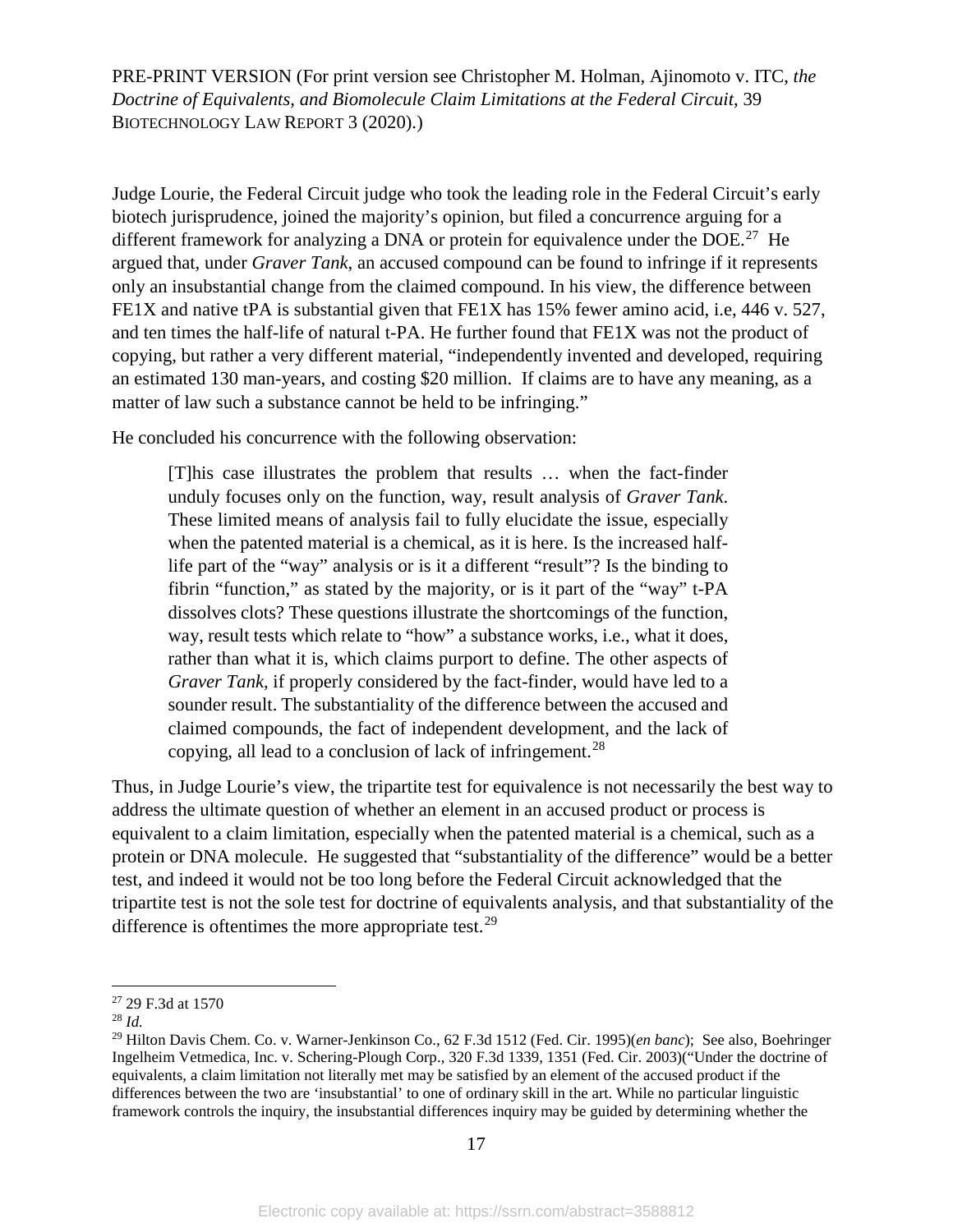#### 2. Carnegie Mellon Univ. v. Hoffmann-La Roche Inc.

After *Genentech v. Wellcome* the Federal Circuit did not address the merits of a claim of equivalence under the DOE with respect to a biomolecule claim limitation again until 2008, in the case of *Carnegie Mellon Univ. v. Hoffmann-La Roche Inc*., wherein the court affirmed a district court's decision that a thermophilic Thermus aquaticus (Taq) DNA polymerase gene was not equivalent to a claim limitation requiring a gene derived from E. Coli.<sup>[30](#page-18-0)</sup> The claim at issue recited a "recombinant plasmid containing a DNA coding sequence for the expression of DNA polymerase activity [derived from E. coli]."[31](#page-18-1) The accused product was engineered to contain a DNA polymerase gene derived from the Taq bacterium, produced using a recombinant plasmid containing the *Taq* polymerase gene. The district court found no infringement under the doctrine of equivalents.

On appeal, the patent owner argued that substitution of the *Taq* gene for the E. coli gene was an insubstantial and unimportant change that resulted in an infringing equivalent. The Federal Circuit, however, agreed with the District Court, holding that the "all limitations rule" restricts the doctrine of equivalents by preventing its application when doing so would vitiate a claim limitation, and that in determining whether a finding of infringement under the doctrine of equivalents would vitiate a claim limitation, one must consider "the totality of the circumstances of each case and determine whether the alleged equivalent can be fairly characterized as an insubstantial change from the claimed subject matter without rendering the pertinent limitation meaningless."

The court went on to find that a finding that Taq is an equivalent of E. coli would essentially render the "bacterial source [is] E. coli " claim limitation meaningless, thereby vitiating it. The court observed that "in drafting the claims, the patentees specifically chose to limit [the claim] to a recombinant plasmid where the bacterial source is E. coli. Appellants cannot now argue that any bacterial source, including Taq, would infringe that claim. Accordingly, summary judgment of noninfringement was appropriate."[32](#page-18-2)

#### D. A Decision Reversing a District Court's Finding of No Infringement on the Merits

My search identified one decision, *Goldenberg v. Cytogen*, in which the district court, on a motion for summary judgment, found noninfringement under the DOE on the merits, but the Federal Circuit reversed that decision. The district court's grant of summary judgment was based on its unfounded belief that the asserted equivalent was a cell surface antigen, which could not, in that court's view, perform the same "function" in the same "way" as "an antigen located within a tumor cell."<sup>[33](#page-18-3)</sup> On appeal, the Federal Circuit faulted the district court's conclusion for

 $\overline{a}$ 

element in the accused device 'performs substantially the same function in substantially the same way to obtain the same result' as the claim limitation.")(citing *Graver Tank*).

<span id="page-18-0"></span><sup>30</sup> Carnegie Mellon Univ. v. Hoffmann-La Roche Inc., 541 F.3d 1115 (Fed. Cir. 2008).

<span id="page-18-1"></span><sup>31</sup> US Patent 6,017,745, claim 4.

<span id="page-18-2"></span><sup>32</sup> 541 F.3d at 1139.

<span id="page-18-3"></span><sup>33</sup> Goldenberg v. Cytogen, 373 F.3d 1158 (Fed. Cir. 2004)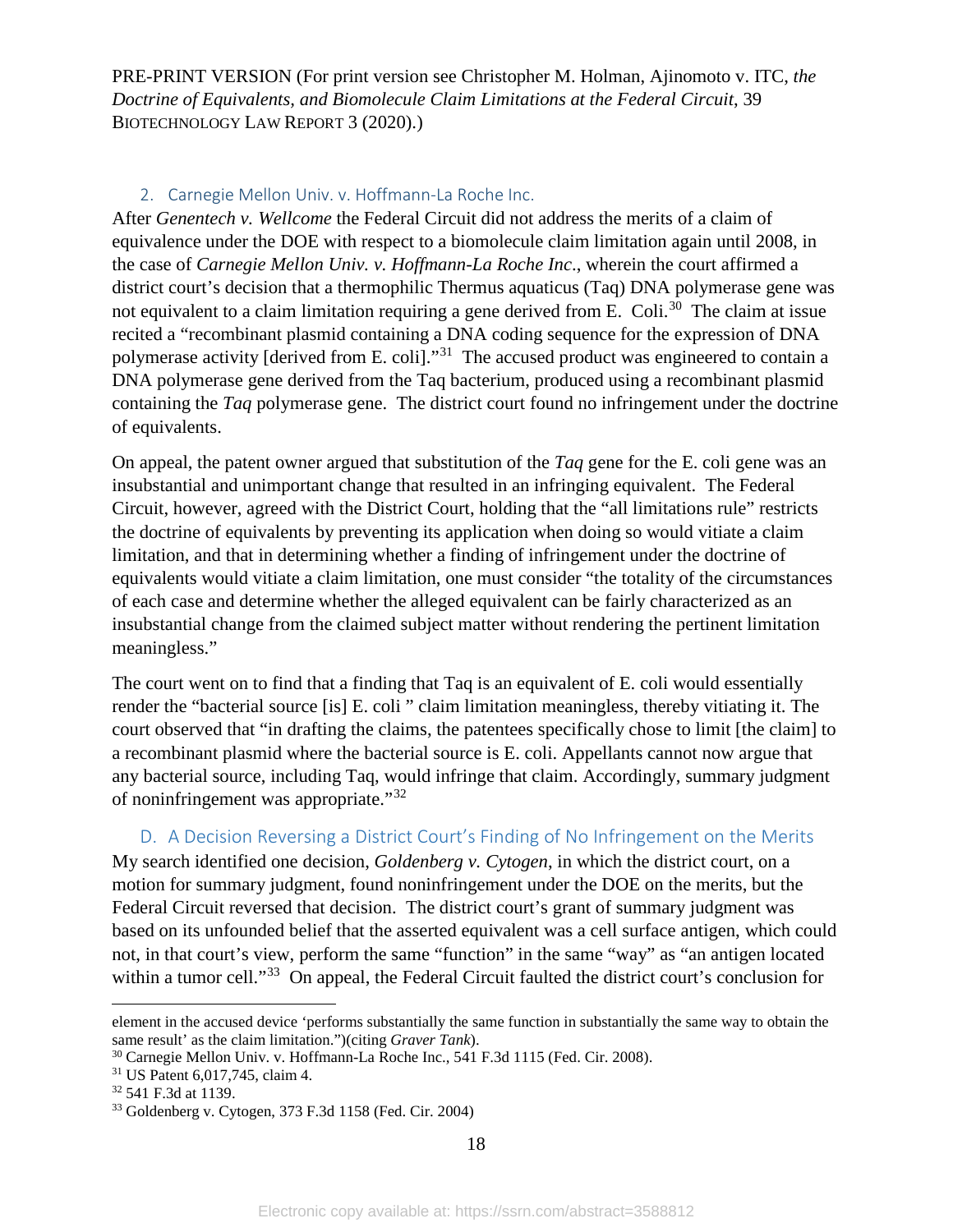being based on a faulty premise, i.e., that the asserted equivalent was a cell surface antigen, when in fact it was a transmembrane antigen. In the view of the Federal Circuit, the district court had erred by engaging in "black and white categorization," in assuming that an antigen must be either intracellular or located on the cell surface, when in fact there are transmembrane antigens that fall into a "grey" category. The court found that the question of whether a transmembrane engine can be equivalent to an antigen located within tumor cell was a factual issue that cannot be decided on summary judgment.

### E. Ajinomoto Co. v. Int'l Trade Comm'n

The most recent Federal Circuit decision meeting the criteria, *Ajinomoto Co. v. Int'l Trade Comm'n*, was decided in August of 2019. In this case the Federal Circuit for the first time found infringement under the DOE in a case where the claim limitation recites a biomolecule, more specifically a DNA sequence encoding a protein.<sup>[34](#page-19-0)</sup> This was a split decision, with a dissent arguing that a finding of infringement under the doctrine of equivalents was barred by prosecution history estoppel.

The patent at issue provides an improved fermentation process for producing an aromatic Lamino acid, such as L-tryptophan, which involves the use of a recombinant E. coli bacterium that has been engineered to express higher than natural levels of YddG, a membrane protein that transports aromatic L-amino acids out of the bacterial cell and into the surrounding culture medium. The patent discloses and claims several means for achieving enhanced YddG activity, but in this article I will focus on the means which was relevant for the issue of DOE, which is through the introduction of multiple copies of a DNA sequence encoding the YddG protein into the chromosome of a bacterium to express greater amounts of YddG than would be expressed naturally. The claim at issue defines the DNA sequence encoding the YddG protein as either (1) DNA encoding a protein having the amino acid sequence of SEO ID NO: 2 (i.e., the amino acid sequence of native E. coli YddG), or (2) a nucleotide sequence which hybridizes under stringent conditions with the complement of the nucleotide sequence of SEQ ID NO: 1 (i.e., the nucleotide sequence of the native E. coli yddG gene).

The DOE issue in the case centered around two strains of genetically engineered E. coli that were accused of infringing the patent claim, which the court referred to as the "first later strain" and a "second later strain." The chromosome of each of these strains had been engineered to contain, in addition to the native E. coli yddG gene, a second gene encoding a YddG protein from a non-E. coli bacterium. This non-E. coli YddG performs the same function as its E. coli counterpart, but has a slightly different amino acid sequence. In the "first later strain," the second gene is the native gene derived from the non-E. coli bacterium that naturally expresses the non-E. coli YddG protein. In the "second later strain," the second gene is a codonrandomized version of the non-E. coli Yddg gene used in the "first later strain." The second

<span id="page-19-0"></span> <sup>34</sup> Ajinomoto Co. v. Int'l Trade Comm'n, 932 F.3d 1342 (Fed. Cir. 2019). An edited copy of this decision is provided in the "Case in Point" section accompanying this article in Biotechnology Law Report.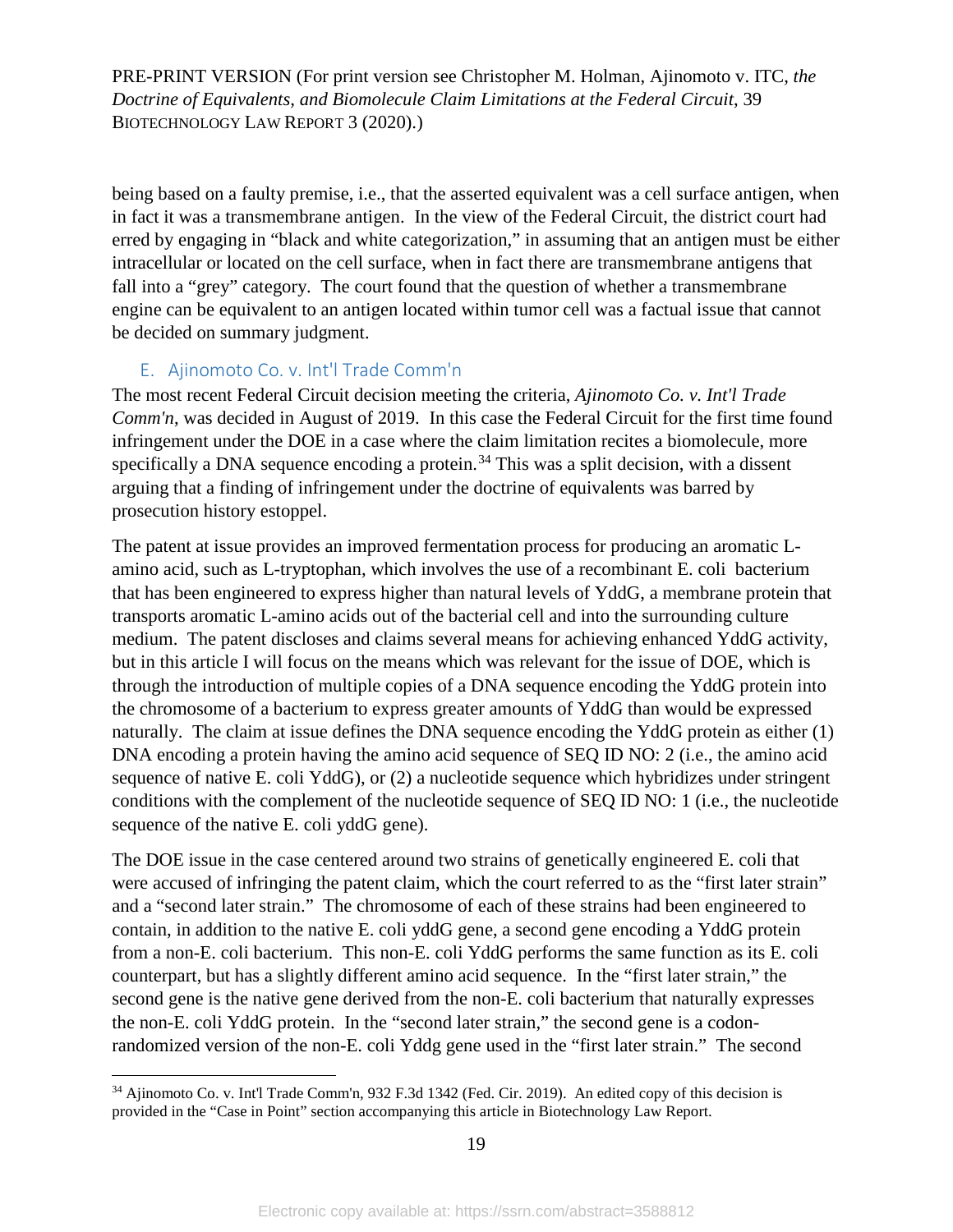gene encodes the exact same amino acid sequence in both strains, but the DNA sequence used in the second strain has been altered by the introduction of silent mutations, substituting degenerate codons for those that appear naturally in the non-E. coli gene.

In order to understand the prosecution history estoppel issues raised in the case, some background on the prosecution of the patent is in order. As originally filed, the claim defined the DNA encoding the YddG protein as either (1) DNA encoding a protein that consists of the amino acid sequence of SEQ ID NO: 2 (i.e., the amino acid sequence of natural E. coli YddG), or (2) "a protein which comprises an amino acid sequence including deletion, substitution, insertion or addition of one or several amino acids in the amino acid sequence shown in SEQ ID NO:2." Whoever drafted the claims was obviously concerned that a claim limited to the exact amino acid sequence of natural E. coli YddG could be circumvented by use of a protein having a slightly different amino acid sequence but retaining substantially the same function, and sought to broaden the definition of the protein to encompass "one or several" amino acid alterations relative to the native gene.

During prosecution, the patent examiner rejected the claim as anticipated by a reference that disclosed a recombinant E. coli bacteria comprising a DNA sequence encoding the E. coli "yfiK gene product" (i.e., the E. coli YfiK protein), which presumably has an amino acid sequence similar but not identical to the YddG protein. The use of the term "several" in the claim limitation creates the potential for some ambiguity as to the number of amino acid variations that would fall within the literal scope of the claim, but the specification provides:

Although the number of "several" amino acids differs depending on the position or the type of amino acid residues in the three-dimensional structure of the protein, it may be 2 to 30, preferably 2 to 15, and more preferably 2 to 5 for the protein.

Giving the claim its broadest reasonable interpretation, which is the appropriate standard during the examination of pending patent claims, the examiner should have found that the claim literally encompasses variance of up to 30 amino acids from the sequence of native E. coli YddG protein, which would presumably encompass the prior art YfiK protein. The applicant could have responded by amending the claim so as to reduce the number of amino acid variations encompassed by the claim, in a manner that would exclude the YfiK protein from the scope of the claim. Instead, the applicant abandoned this approach to achieving claim breadth altogether, and switched over to an approach that focuses on sequence similarity in the DNA sequence rather than the amino acid sequence of the encoded protein. In particular, the applicant amended the claim by replacing part (b) of the definition with "a protein which comprises an amino acid sequence that is encoded by a nucleotide sequence that hybridizes with the nucleotide sequence of SEQ ID NO:1 (i.e., the E. coli YddG gene) under stringent conditions." The claim was thus amended to encompass genes capable of hybridizing to the E. coli YddG under conditions that are "stringent," as that term is defined in the specification. DNA sequences will only hybridize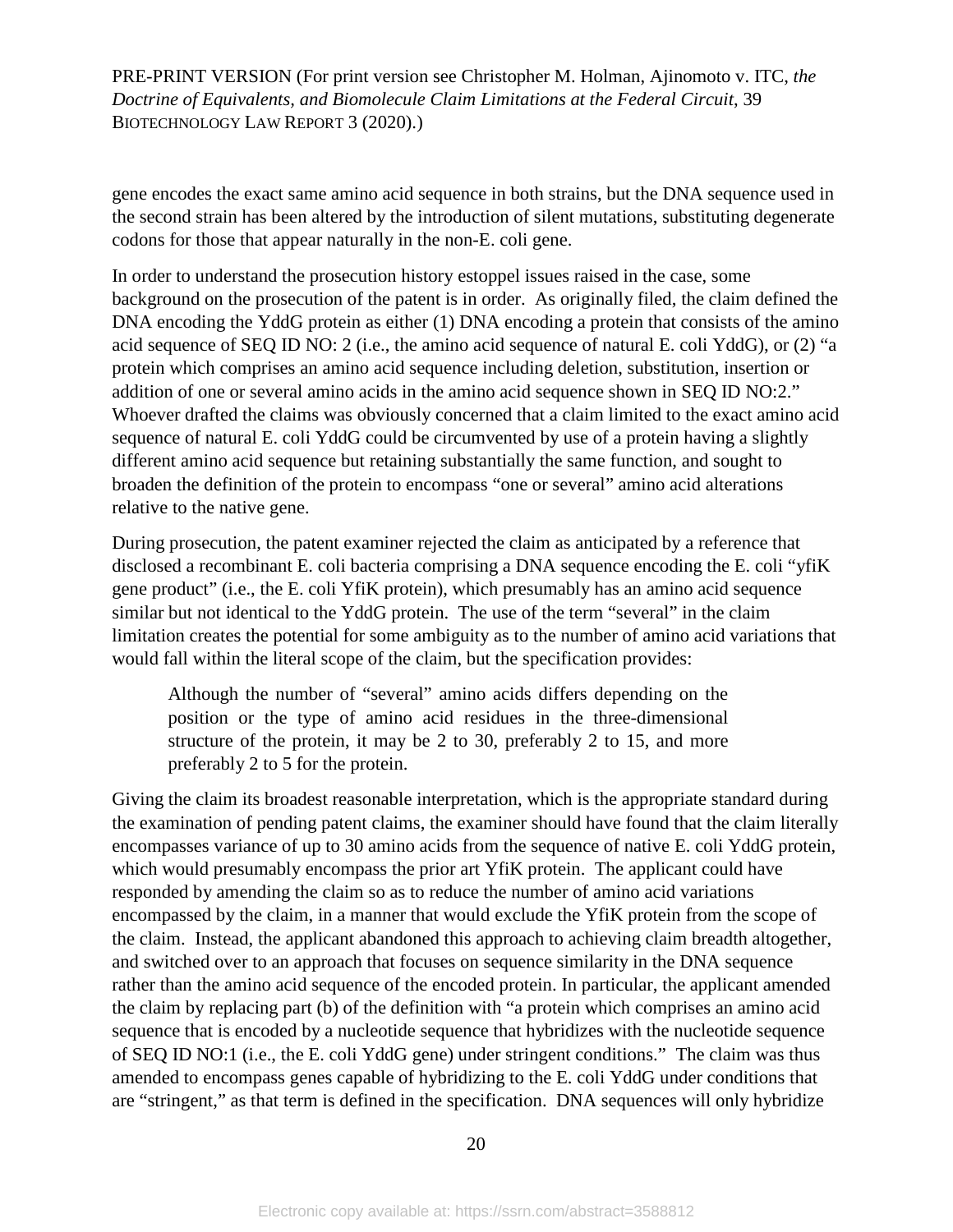to each other under stringent conditions if they share a relatively high degree of sequence similarity, so the ability to hybridize basically serves as a proxy for DNA sequence similarity. Particularly in the early days of biotechnology patenting, this sort of hybridization language was routinely used in an attempt to expand the literal coverage of claims directed towards genes and other DNA molecules, in an attempt to encompass variants differing from the literally disclosed sequence, but sharing some degree of sequence similarity.

In proceedings before the International Trade Commission (ITC), the Commission found the "first later strain" to be literally infringing, based on its determination that the non-E. coli yddG gene satisfied part (2) of the definition of a DNA encoding the YddG protein, i.e., the nucleotide sequence of the non-E. coli gene would hybridizes under stringent conditions to the E. coli yddG gene. This finding of literal infringement was not subject of the appeal and was not directly discussed by the Federal Circuit, but was relevant to the DOE analysis discussed below.

The "second later strain," on the other hand, was not found by the Commission to literally infringe, presumably because the codon-randomized non-E. coli gene was sufficiently different in sequence that it would not hybridizes under "stringent conditions" to the E. coli gene. The Commission went on to find, however, that the "second later strain" infringed under the DOE, based on its determination that the codon-randomized non-E. coli gene introduced into the genome of the second later strain is equivalent under the DOE to the nucleotide sequence defined by part (1) of the definition of a DNA encoding the YddG protein. In other words, the amino acid sequence encoded by the codon-randomized gene was found to be equivalent to the amino acid sequence of natural E. coli YddG.

On appeal, the Federal Circuit began by considering whether the doctrine of PHE barred a finding of infringement under the DOE. The Federal Circuit panel was divided on this issue, with the majority holding that PHE did not apply in this case, while the dissent argued that it did. The views of both the majority and dissent are summarized below.

Applying *Festo*, the majority found that, although the narrowing amendment had created a presumption of PHE, the presumption had been rebutted under the "tangential relation" exception. In particular, the court found that the "objectively evident rationale for the amendment was to limit the set of proteins within the claim's scope so that it no longer included the prior-art E. coli YfiK protein and, more generally, no longer allowed as wide a range of amino acid alterations (hence changes in the protein) as original alternative (B), which had allowed "deletion, substitution, insertion or addition of one or several amino acids in the amino acid sequence shown in SEQ ID NO: 2." The reason for the amendment had nothing to do with choosing among several DNA sequences in the redundant genetic code that correspond to the same protein."

The majority pointed out that the native non-E. coli gene used in the "first later strain" fell within the literal scope of the claim, presumably due to the similarity of the E. coli and non-E. coli gene

21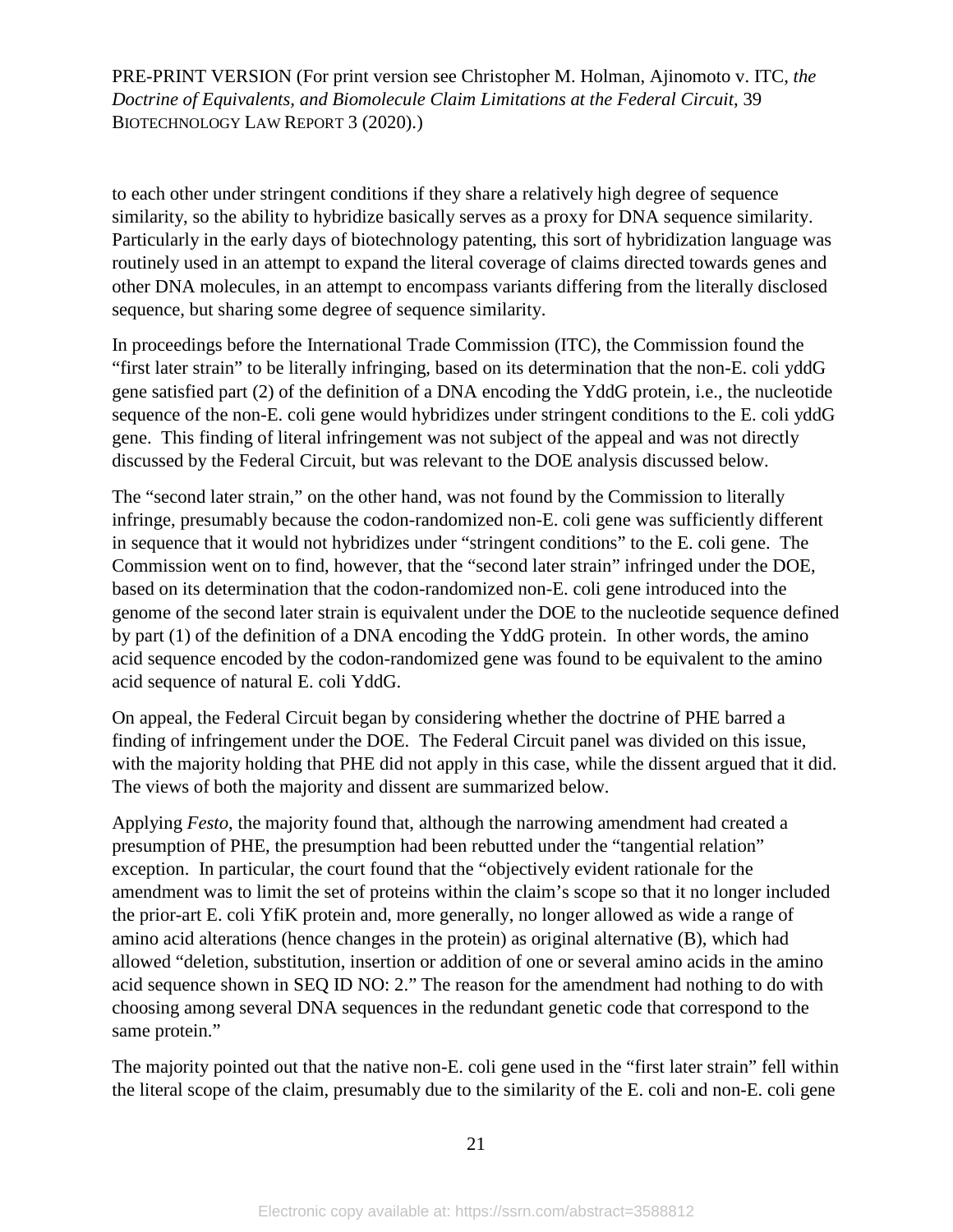sequences, which would result in hybridization under stringent conditions, and that the native non-E. coli gene of the "first later strain" encoded a protein having an identical amino acid sequence to the codon-randomized non-E. coli gene present in the "second later strain." Since the proteins encoded by the two genes were identical, the only difference was in codon usage, and the majority concluded that the reason for the amendment had nothing to do with narrowing the claim with respect to codon usage.

Moving to the merit of the DOE claim, the majority concluded that substantial evidence supported the Commission's finding of equivalence under the function-way-result framework. This evidence included the following.

With respect to "function," Ajinomoto's expert testified that both E. coli and non-E. coli YddG proteins function as export proteins that actively export aromatic L-amino acids out of the bacterial cell. A 2007 article similarly explains that both proteins are involved in exporting aromatic compounds. And an employee of the accused infringer testified during a deposition that both proteins would be expected to have similar functions based on similarities in the organisms from which they are derived.

As to "way," substantial evidence supported a finding that the two proteins perform the membrane-transport function in substantially the same way, based on the structural similarity of the two proteins, i.e., 85% to 95% identity in structure.

Finally, as to "result," Ajinomoto's expert testified that, by exporting L-tryptophan out of the bacterial cell, both proteins increase the ability of bacteria to produce and accumulate Ltryptophan. That statement was supported by accused infringer's own fermentation data, which showed that strains containing the E. coli yddG gene but with a stronger promoter, and strains containing the non-E. coli yddG gene with a strong promoter, both showed greater production of L-tryptophan than did strains containing the E. coli yddG gene with the native promoter. In other words, enhancing the expression of either the E. coli or the non-E. coli yddG gene had the effect of increasing production of L-tryptophan, which supports an inference that the proteins encoded by those genes both result in increased L-tryptophan production.

The accused infringer argued that the two proteins do not perform the same function in the same way because the E. coli YddG protein exports aromatic L-amino acids such as L-tryptophan, whereas the non-E. coli YddG protein exports a different compound—namely, paraquat (also known as methyl viologen). But a 2012 article on the record explained that YddG proteins can export both types of compounds, and the court held that the "fact that the non-E. coli YddG protein may be involved in exporting compounds other than L-tryptophan in the non-E. coli organism does not undermine the Commission's well-supported finding that the non-E. coli YddG protein is involved in exporting L-tryptophan in the E. coli bacteria used by [the accused infringer]."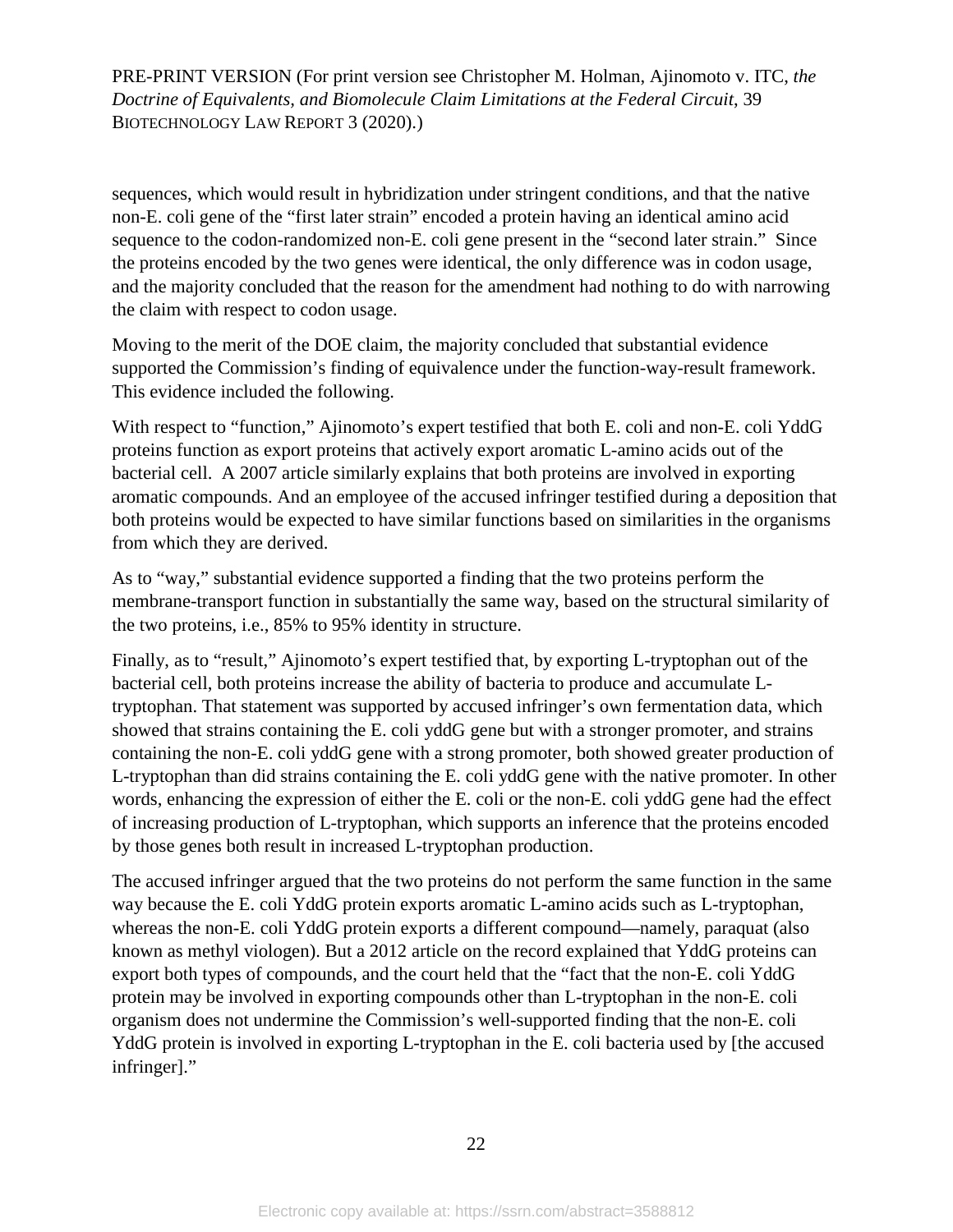Writing in dissent, Judge Dyk expressed his view that Ajinomoto had not rebutted the presumption of PHE under the tangential relation exception, noting that the Federal Circuit has consistently described this exception as "very narrow." He points out that after the examiner rejected the claim based on prior art disclosing an E. coli protein having an amino acid sequence similar to, but not identical with E. coli YddG, the applicant could have continued to define the scope of the claim in terms of amino acid sequence variations from the E. coli protein, and narrowed the range of permitted variation to exclude the prior art. Instead, however, the applicant deliberately elected to redefine the claimed proteins in terms of the ability of their encoding nucleotide sequences to hybridize with the E. coli yddG sequence as set forth in SEQ ID NO: 1. The amended claim language excluded the prior art because the YfiK encoding DNA sequence disclosed by that prior art did not meet the newly added hybridization requirement. In other words, the anticipating prior art disclosed E. coli YfiK protein, encoded by the yfiK gene, and this prior art was avoided by narrowing the claim to only cover proteins encoded by certain highly similar nucleotide sequences.

Like the prior art asserted during prosecution, the "second later strain" is not literally covered by the amended claims because it is employs a YddG encoding nucleotide sequence that does not hybridize with SEQ ID NO: 1 under stringent conditions. The rationale for the narrowing amendment (avoiding a prior art DNA sequence that does not meet the newly claimed hybridization requirement) directly relates to the accused equivalent (a protein made by an encoding nucleotide sequence that does not meet the hybridization requirement). Judge Dyk would find that the tangential exception cannot apply, because in his view the asserted equivalent is directly related to the reason for the amendment, i.e., to exclude proteins made by an encoding nucleotide sequence that does not hybridize with SEQ ID NO: 1 under stringent conditions.

### IV. Some Concluding Thoughts

There was a time when patent practitioners and academic commentators believed that the DOE would play a critical role in supplementing the literal scope of patent claims reciting biomolecules. The *Festo* decisions raised concerns that amendments made during prosecution might one day trigger PHE, and sparked a great deal of discussion amongst patent prosecutors as to claiming and amendment strategies intended to preserve the right of the patentee to successfully assert infringement under the DOE. In retrospect, however, the DOE has come into play relatively infrequently with regard to biomolecule claim limitations, at least as reflected in the decisions of the Federal Circuit. It took until 2019 for the Federal Circuit to issue a decision in which the DOE was successfully asserted in this context, and even then the dissenting judge in *Ajinomoto* would have found the DOE barred by PHE.

Personally, I do not think it was surprising that the majority found infringement under the DOE based on the merits in *Ajinomoto.* The Commission's conclusion that the non-E. coli YddG protein performs substantially the same function in substantially the same way to achieve the same result as the E. coli YddG protein seems well supported by the evidence. *Ajinomoto* is

23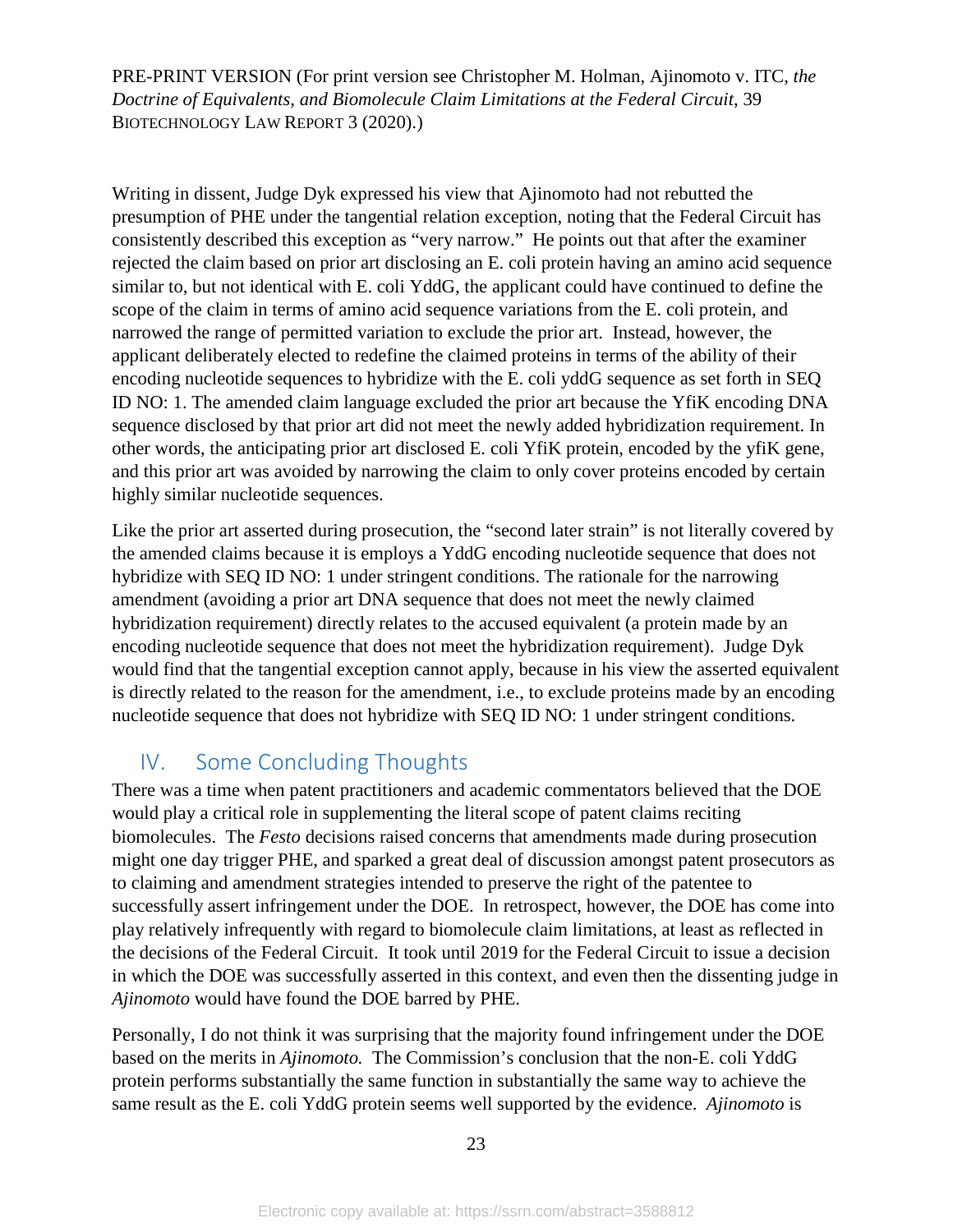clearly distinguishable over *Genentech v. Wellcome*, in which the accused FE1X protein had a substantially different amino acid sequence and functionality than the human t-PA recited in the claim.

PHE was the more interesting issue in *Ajinomoto*, and this is where the dissent parted from the panel majority. The majority's holding that the tangential relation exception applied does strike me as inconsistent with the Federal Circuit 2006 decision in *Amgen v. Hoechst* (discussed above). The dissent argues persuasively, in light of precedent, that the tangential relation exception should not have been applied, given that the original claim had sought to literally encompass a certain range of amino acid substitutions in the E. coli YddG protein, the claim had been rejected over prior art disclosing an amino acid sequence falling within this range, and the claim had been narrowed to avoid this prior art. The reason for the amendment does not appear to have been tangential to the difference between the recited limitation and the accused product, i.e., variation in the amino acid sequence.

On the other hand, I think that the foreseeability exception could have been found applicable in a case such as this. The Federal Circuit never discusses the foreseeability exception in *Ajinomoto*, presumably because the Commission did not rely on it in its decision. However, given the complexity of the relationship between structure and function in amino acid sequences, and the constraints imposed by the enablement and written description requirements on the ability of patent needs to claim a broadly defined genus of biomolecules, I think a good case could be made that, as a practical matter, it is too much to expect the claim drafter to foresee and literally cover any and all amino acid variations that perform substantially the same function in substantially the same way to achieve the same result. With respect to biomolecule claim limitations in general, it will often be the case that it is unreasonable to expect a patent prosecutor to draft a claim literally encompassing all equivalents, which is the fundamental standard set forth in *Festo II* for overcoming a presumption of PHE.[35](#page-24-0)

In retrospect, it is clear that the applicant for the *Ajinomoto* patent did not need to introduce any literal language into the claim expanding the scope of the biomolecule limitation. The finding of infringement under the DOE was based on equivalence between the amino acid sequence of the accused non-E. coli YddG and the amino acid sequence of E. coli YddG protein; the claim language reciting polynucleotides capable of hybridizing under stringent conditions was superfluous. The patentee could have achieved the same result by simply reciting the amino acid sequence of the E. coli YddG protein, and not worrying about literally encompassing variants.

In fact, it seems to me that the only thing that saved the patentee in *Ajinomoto* was that during prosecution, when faced with the prior art rejection, the applicant chose to abandon its initial attempt to achieve scope by claiming variations in the amino acid sequence, and switched over to

<span id="page-24-0"></span><sup>&</sup>lt;sup>35</sup> 535 U.S. at 741 ("The patentee must show that at the time of the amendment one skilled in the art could not reasonably be expected to have drafted a claim that would have literally encompassed the alleged equivalent.")